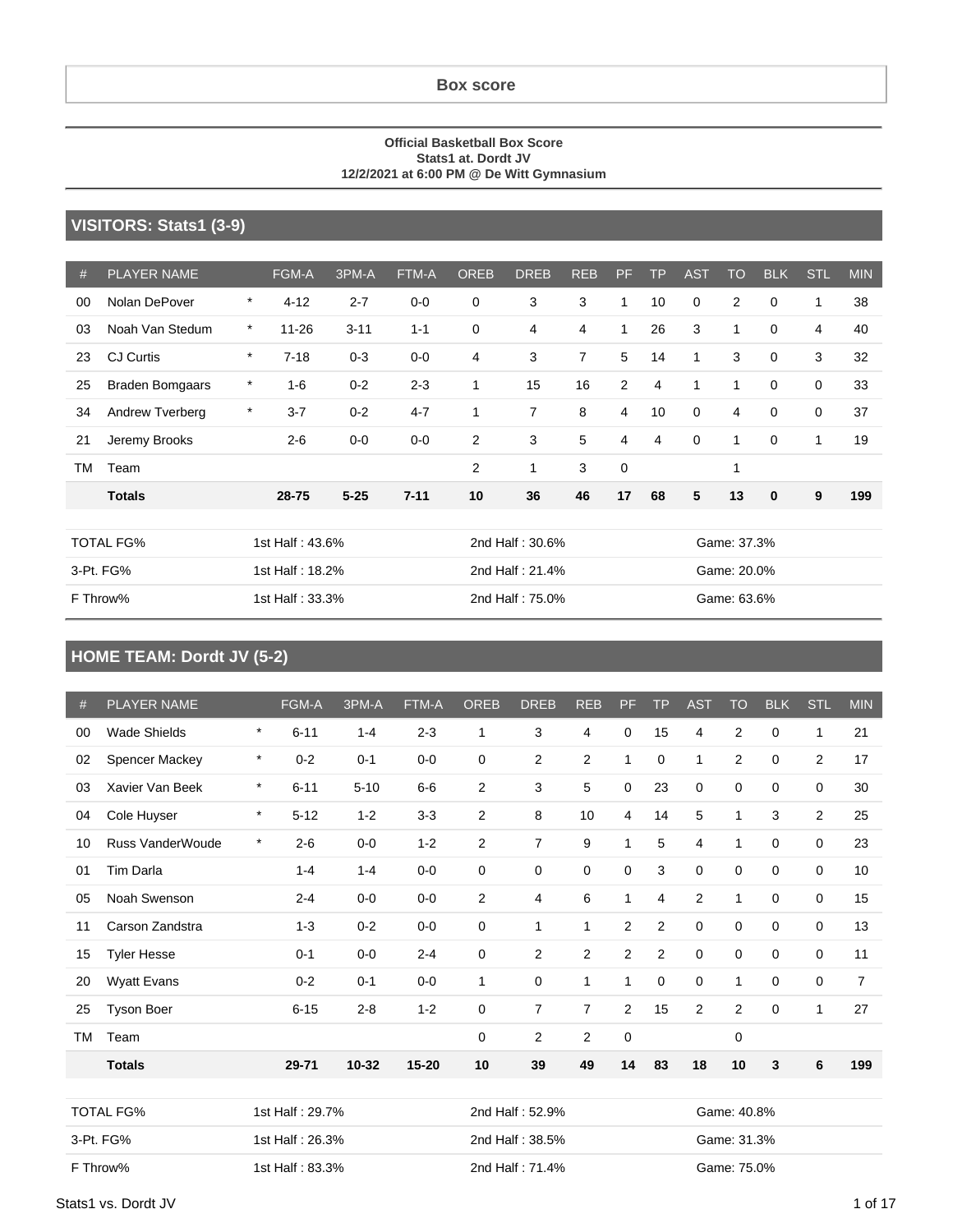| <b>SCORE BY PERIODS</b> |    |     |                | <b>TOTAL</b> |
|-------------------------|----|-----|----------------|--------------|
| Stats1                  | 37 | .31 | $\blacksquare$ | 68           |
| Dordt JV                | 32 | 51  | $\blacksquare$ | 83           |

**Officials:** ,,

**Attendance:** 0 **Technical fouls: STATS1-None. DORDT JV-None.**

**Points in the paint:** STATS1-20, DORDT JV-32. **Points off turnovers:** STATS1-10, DORDT JV-19. **2nd chance points:** STATS1-10, DORDT JV-12. **Fast break points:** STATS1-0, DORDT JV-0. **Bench Points:** STATS1-4, DORDT JV-26.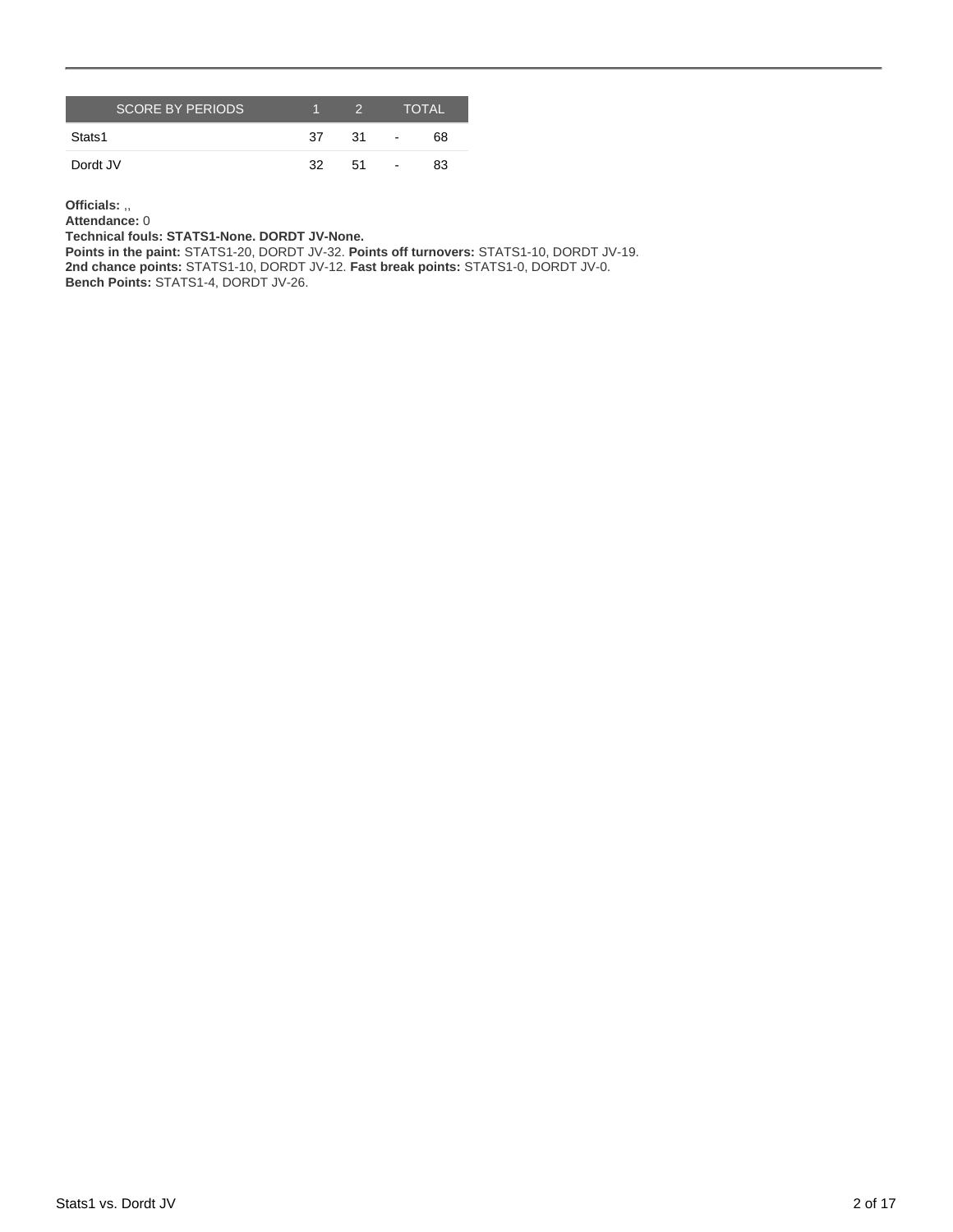#### **Play by Play**

### **1st Half**

| 19:55 | <b>BOMGAARS, BRADEN made layup</b>      | $2 - 0$ |                                         |
|-------|-----------------------------------------|---------|-----------------------------------------|
| 19:55 | Assist by CURTIS, CJ                    | $2 - 0$ |                                         |
| 19:40 |                                         | $2 - 0$ | HUYSER, COLE missed layup               |
| 19:40 |                                         | $2 - 0$ | VANDERWOUDE, RUSS offensive rebound     |
| 19:36 |                                         | $2 - 0$ | VANDERWOUDE, RUSS missed layup          |
| 19:36 | CURTIS, CJ defensive rebound            | $2 - 0$ |                                         |
| 19:26 | <b>CURTIS, CJ made layup</b>            | $4 - 0$ |                                         |
| 19:03 |                                         | $4 - 0$ | BEEK, XAVIER VAN missed 3-pt. jump shot |
| 19:03 | BOMGAARS, BRADEN defensive rebound      | $4 - 0$ |                                         |
| 18:41 | Turnover by CURTIS, CJ                  | $4 - 0$ |                                         |
| 18:40 |                                         | $4 - 0$ | Steal by MACKEY, SPENCER                |
| 18:36 | Foul by TVERBERG, ANDREW                | $4 - 0$ |                                         |
| 18:36 |                                         | $4 - 0$ | SHIELDS, WADE missed free throw         |
| 18:36 |                                         | $4 - 0$ | TEAM deadball rebound                   |
| 18:36 |                                         | $4 - 1$ | SHIELDS, WADE made free throw           |
| 18:22 | STEDUM, NOAH VAN missed 3-pt. jump shot | $4 - 1$ |                                         |
| 18:22 |                                         | $4 - 1$ | HUYSER, COLE defensive rebound          |
| 18:15 |                                         | $4 - 1$ | HUYSER, COLE missed layup               |
| 18:15 | BOMGAARS, BRADEN defensive rebound      | $4 - 1$ |                                         |
| 18:02 | CURTIS, CJ missed jump shot             | $4 - 1$ |                                         |
| 18:02 |                                         | $4 - 1$ | VANDERWOUDE, RUSS defensive rebound     |
| 17:52 |                                         | $4 - 3$ | BEEK, XAVIER VAN made jump shot         |
| 17:23 | STEDUM, NOAH VAN made 3-pt. jump shot   | $7 - 3$ |                                         |
| 17:13 |                                         | $7 - 3$ | SHIELDS, WADE missed 3-pt. jump shot    |
| 17:13 | TVERBERG, ANDREW defensive rebound      | $7 - 3$ |                                         |
| 16:54 |                                         | $7 - 3$ | Foul by HUYSER, COLE                    |
| 16:54 | BOMGAARS, BRADEN missed 3-pt. jump shot | $7 - 3$ |                                         |
| 16:54 |                                         | $7 - 3$ | BEEK, XAVIER VAN defensive rebound      |
| 16:54 |                                         | $7 - 6$ | HUYSER, COLE made 3-pt. jump shot       |
| 16:54 |                                         | $7 - 6$ | Assist by VANDERWOUDE, RUSS             |
| 16:18 | TVERBERG, ANDREW missed 3-pt. jump shot | $7 - 6$ |                                         |
| 16:18 |                                         | $7 - 6$ | SHIELDS, WADE defensive rebound         |
| 16:08 |                                         | $7 - 6$ | BEEK, XAVIER VAN missed 3-pt. jump shot |
|       |                                         |         |                                         |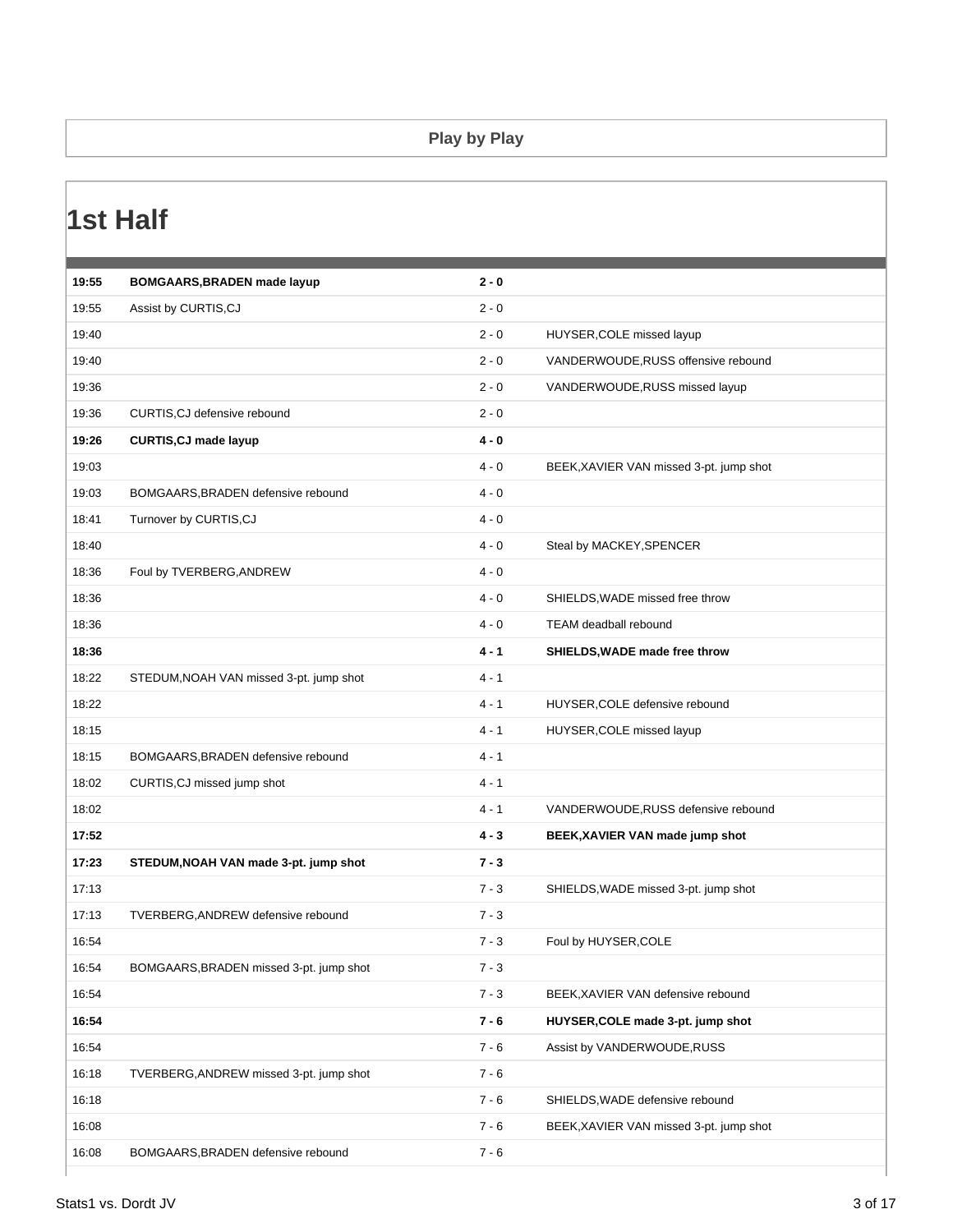| 15:54 | BOMGAARS, BRADEN missed jump shot     | $7 - 6$   |                                         |
|-------|---------------------------------------|-----------|-----------------------------------------|
| 15:54 |                                       | $7 - 6$   | Block by HUYSER, COLE                   |
| 15:54 | TEAM offensive rebound                | $7 - 6$   |                                         |
| 15:52 |                                       | $7 - 6$   | BOER, TYSON enters the game             |
| 15:52 |                                       | $7 - 6$   | MACKEY, SPENCER goes to the bench       |
| 15:47 | CURTIS, CJ missed 3-pt. jump shot     | $7 - 6$   |                                         |
| 15:47 |                                       | $7 - 6$   | VANDERWOUDE, RUSS defensive rebound     |
| 15:35 |                                       | $7 - 8$   | <b>VANDERWOUDE, RUSS made layup</b>     |
| 15:35 |                                       | $7 - 8$   | Assist by HUYSER, COLE                  |
| 15:08 | CURTIS, CJ missed layup               | $7 - 8$   |                                         |
| 15:08 |                                       | $7 - 8$   | BOER, TYSON defensive rebound           |
| 15:02 |                                       | $7 - 8$   | Turnover by BOER, TYSON                 |
| 15:01 | Steal by STEDUM, NOAH VAN             | $7 - 8$   |                                         |
| 14:58 | CURTIS, CJ missed layup               | $7 - 8$   |                                         |
| 14:58 | CURTIS, CJ offensive rebound          | $7 - 8$   |                                         |
| 14:51 | <b>CURTIS, CJ made layup</b>          | $9 - 8$   |                                         |
| 14:49 | 30SEC TIMEOUT by Stats1               | $9 - 8$   |                                         |
| 14:35 |                                       | $9 - 8$   | VANDERWOUDE, RUSS missed jump shot      |
| 14:35 | DEPOVER, NOLAN defensive rebound      | $9 - 8$   |                                         |
| 14:21 | TVERBERG, ANDREW made jump shot       | $11 - 8$  |                                         |
| 14:09 |                                       | $11 - 8$  | BEEK, XAVIER VAN missed 3-pt. jump shot |
| 14:09 | BOMGAARS, BRADEN defensive rebound    | $11 - 8$  |                                         |
| 13:55 | DEPOVER, NOLAN missed 3-pt. jump shot | $11 - 8$  |                                         |
| 13:55 |                                       | $11 - 8$  | BOER, TYSON defensive rebound           |
| 13:47 |                                       | $11 - 8$  | SHIELDS, WADE missed 3-pt. jump shot    |
| 13:47 |                                       | $11 - 8$  | BEEK, XAVIER VAN offensive rebound      |
| 13:33 |                                       | $11 - 8$  | BOER, TYSON missed 3-pt. jump shot      |
| 13:33 | BOMGAARS, BRADEN defensive rebound    | $11 - 8$  |                                         |
| 13:13 | STEDUM, NOAH VAN made 3-pt. jump shot | $14 - 8$  |                                         |
| 13:04 |                                       | $14 - 10$ | SHIELDS, WADE made jump shot            |
| 12:45 | <b>CURTIS, CJ made jump shot</b>      | $16 - 10$ |                                         |
| 12:45 | Assist by STEDUM, NOAH VAN            | $16 - 10$ |                                         |
| 12:36 |                                       | $16 - 10$ | SHIELDS, WADE missed jump shot          |
| 12:36 | TVERBERG, ANDREW defensive rebound    | $16 - 10$ |                                         |
| 12:20 | STEDUM, NOAH VAN made jump shot       | $18 - 10$ |                                         |
| 12:12 |                                       | $18 - 10$ | HUYSER, COLE missed 3-pt. jump shot     |
| 12:12 |                                       | $18 - 10$ | BEEK, XAVIER VAN offensive rebound      |
| 12:02 |                                       | $18 - 13$ | SHIELDS, WADE made 3-pt. jump shot      |
| 12:02 |                                       | $18 - 13$ | Assist by BOER, TYSON                   |
| 11:49 | FULL TIMEOUT by Stats1                | $18 - 13$ |                                         |
| 11:49 | BROOKS, JEREMY enters the game        | $18 - 13$ |                                         |
| 11:49 | TVERBERG, ANDREW goes to the bench    | $18 - 13$ |                                         |
|       |                                       |           |                                         |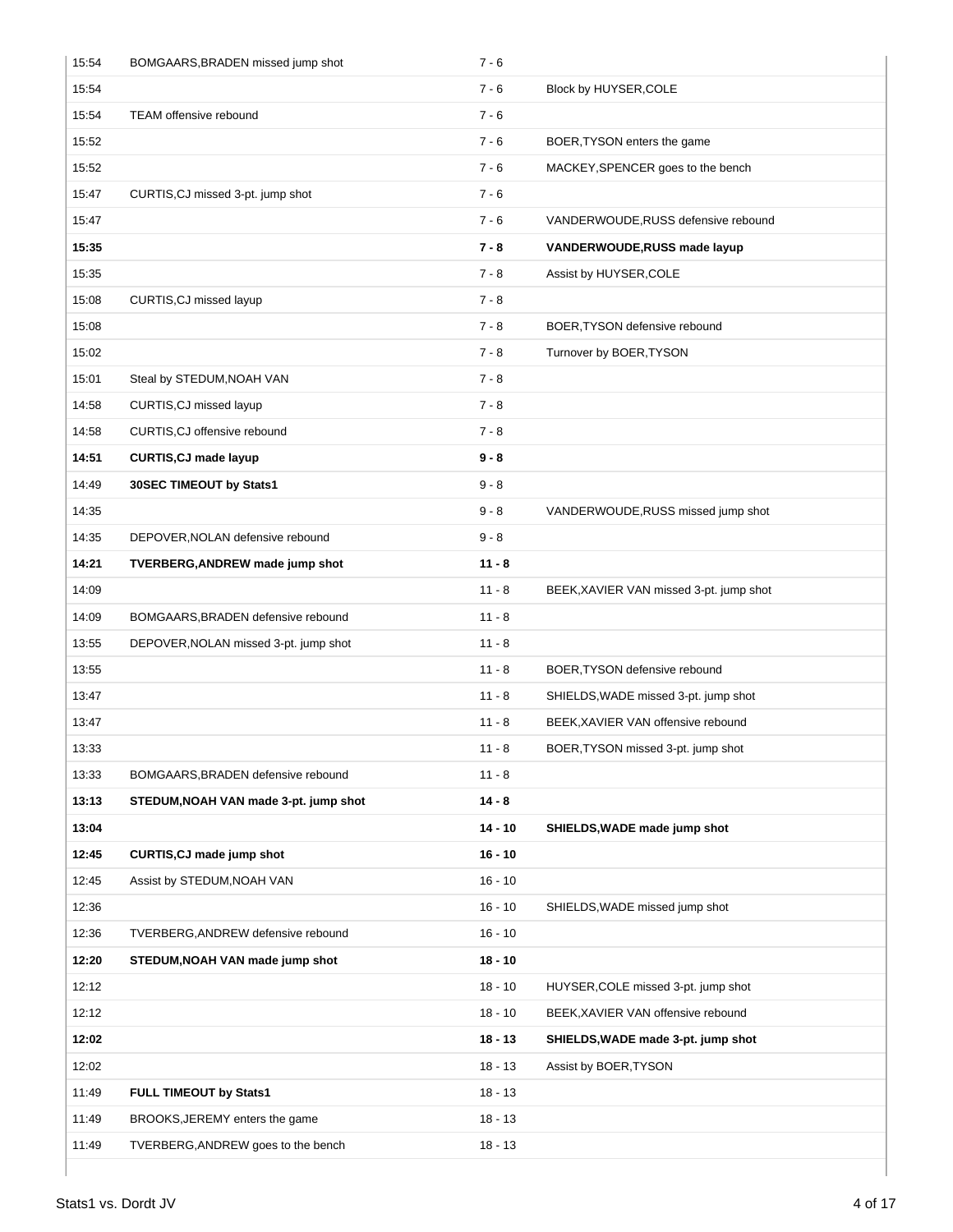| 11:49 |                                         | $18 - 13$ | ZANDSTRA, CARSON enters the game        |
|-------|-----------------------------------------|-----------|-----------------------------------------|
| 11:49 |                                         | $18 - 13$ | SWENSON, NOAH enters the game           |
| 11:49 |                                         | $18 - 13$ | HUYSER, COLE goes to the bench          |
| 11:49 |                                         | $18 - 13$ | SHIELDS, WADE goes to the bench         |
| 11:33 | STEDUM, NOAH VAN made jump shot         | $20 - 13$ |                                         |
| 11:18 |                                         | $20 - 13$ | ZANDSTRA, CARSON missed 3-pt. jump shot |
| 11:18 |                                         | $20 - 13$ | SWENSON, NOAH offensive rebound         |
| 11:08 |                                         | $20 - 15$ | BOER, TYSON made jump shot              |
| 10:52 | CURTIS, CJ missed jump shot             | $20 - 15$ |                                         |
| 10:52 | BOMGAARS, BRADEN offensive rebound      | $20 - 15$ |                                         |
| 10:42 | BROOKS, JEREMY missed jump shot         | $20 - 15$ |                                         |
| 10:42 |                                         | $20 - 15$ | VANDERWOUDE, RUSS defensive rebound     |
| 10:35 |                                         | $20 - 18$ | BOER, TYSON made 3-pt. jump shot        |
| 10:35 |                                         | $20 - 18$ | Assist by VANDERWOUDE, RUSS             |
| 10:12 | BROOKS, JEREMY missed jump shot         | $20 - 18$ |                                         |
| 10:12 |                                         | $20 - 18$ | VANDERWOUDE, RUSS defensive rebound     |
| 10:08 |                                         | $20 - 20$ | <b>BOER, TYSON made layup</b>           |
| 10:08 |                                         | $20 - 20$ | Assist by VANDERWOUDE, RUSS             |
| 09:54 | STEDUM, NOAH VAN missed layup           | $20 - 20$ |                                         |
| 09:54 |                                         | $20 - 20$ | VANDERWOUDE, RUSS defensive rebound     |
| 09:45 |                                         | $20 - 20$ | BEEK, XAVIER VAN missed 3-pt. jump shot |
| 09:45 | BOMGAARS, BRADEN defensive rebound      | $20 - 20$ |                                         |
| 09:24 | STEDUM, NOAH VAN missed 3-pt. jump shot | $20 - 20$ |                                         |
| 09:24 | CURTIS, CJ offensive rebound            | $20 - 20$ |                                         |
| 09:15 | BROOKS, JEREMY made jump shot           | $22 - 20$ |                                         |
| 09:06 | Assist by STEDUM, NOAH VAN              | $22 - 20$ |                                         |
| 09:02 |                                         | $22 - 23$ | BOER, TYSON made 3-pt. jump shot        |
| 09:02 |                                         | 22 - 23   | Assist by VANDERWOUDE, RUSS             |
| 08:43 | CURTIS, CJ made jump shot               |           |                                         |
| 08:33 |                                         | 24 - 23   |                                         |
|       | Foul by CURTIS, CJ                      | $24 - 23$ |                                         |
| 08:33 | TVERBERG, ANDREW enters the game        | 24 - 23   |                                         |
| 08:33 | CURTIS, CJ goes to the bench            | 24 - 23   |                                         |
| 08:33 |                                         | 24 - 23   | HUYSER, COLE enters the game            |
| 08:33 |                                         | $24 - 23$ | DARLA, TIM enters the game              |
| 08:33 |                                         | $24 - 23$ | VANDERWOUDE, RUSS goes to the bench     |
| 08:33 |                                         | 24 - 23   | BEEK, XAVIER VAN goes to the bench      |
| 08:28 |                                         | 24 - 23   | HUYSER, COLE missed layup               |
| 08:28 |                                         | $24 - 23$ | HUYSER, COLE offensive rebound          |
| 08:24 |                                         | 24 - 26   | DARLA, TIM made 3-pt. jump shot         |
| 08:24 |                                         | 24 - 26   | Assist by HUYSER, COLE                  |
| 07:54 | Foul by DEPOVER, NOLAN                  | 24 - 26   |                                         |
| 07:54 | Turnover by DEPOVER, NOLAN              | 24 - 26   |                                         |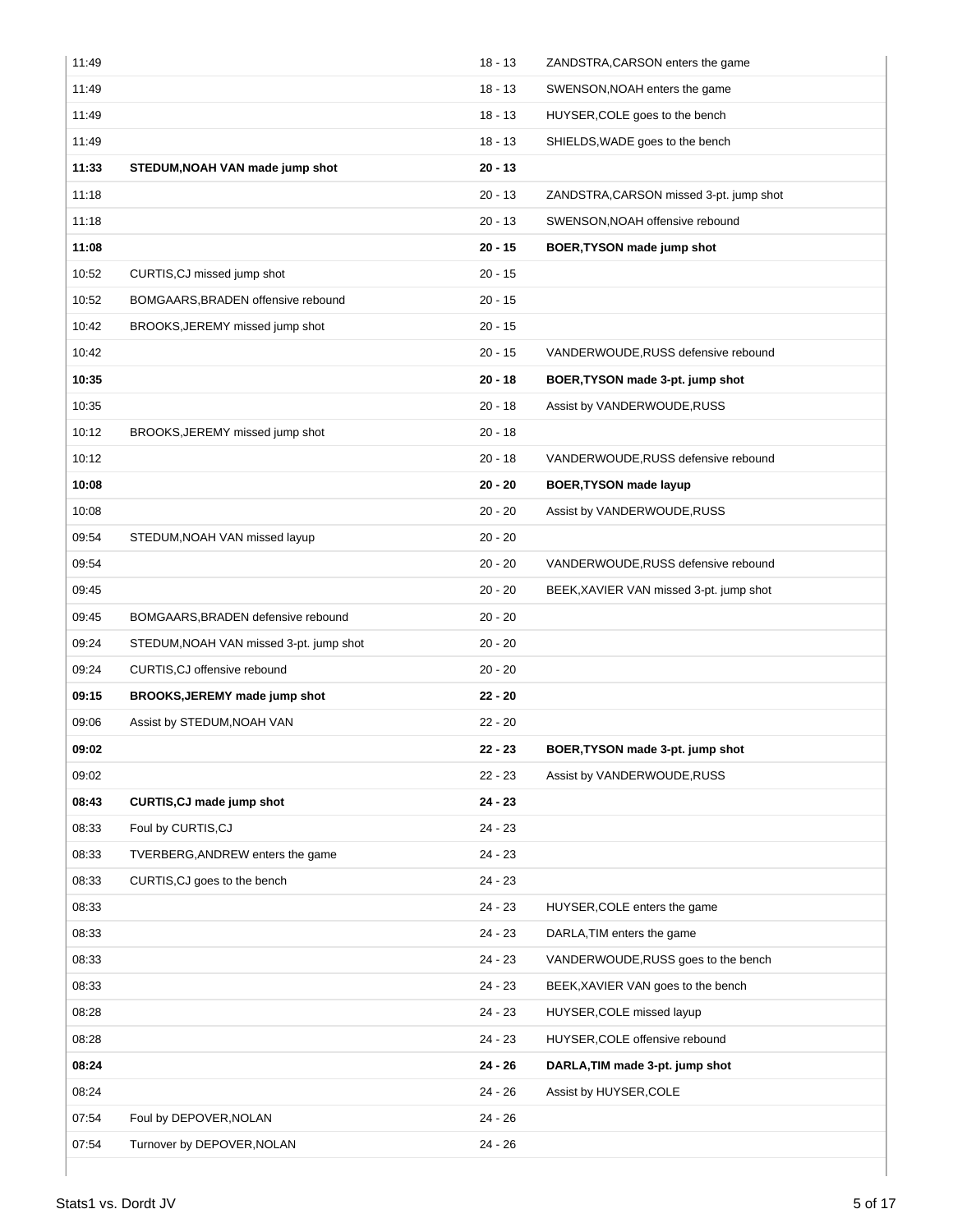| 07:43 |                                    | $24 - 26$ | BOER, TYSON missed 3-pt. jump shot      |
|-------|------------------------------------|-----------|-----------------------------------------|
| 07:43 | BROOKS, JEREMY defensive rebound   | $24 - 26$ |                                         |
| 07:30 |                                    | 24 - 26   | Foul by HUYSER, COLE                    |
| 07:30 | CURTIS, CJ enters the game         | 24 - 26   |                                         |
| 07:30 | BOMGAARS, BRADEN goes to the bench | $24 - 26$ |                                         |
| 07:30 |                                    | 24 - 26   | HESSE, TYLER enters the game            |
| 07:30 |                                    | 24 - 26   | SWENSON, NOAH goes to the bench         |
| 07:12 | DEPOVER, NOLAN made jump shot      | $26 - 26$ |                                         |
| 07:00 |                                    | $26 - 26$ | ZANDSTRA, CARSON missed 3-pt. jump shot |
| 07:00 | DEPOVER, NOLAN defensive rebound   | $26 - 26$ |                                         |
| 06:46 | STEDUM, NOAH VAN made layup        | $28 - 26$ |                                         |
| 06:30 |                                    | $28 - 26$ | DARLA, TIM missed 3-pt. jump shot       |
| 06:30 | TEAM defensive rebound             | $28 - 26$ |                                         |
| 06:10 | TVERBERG, ANDREW missed jump shot  | $28 - 26$ |                                         |
| 06:10 |                                    | $28 - 26$ | ZANDSTRA, CARSON defensive rebound      |
| 06:03 | Foul by BROOKS, JEREMY             | $28 - 26$ |                                         |
| 06:03 |                                    | 28 - 27   | HUYSER, COLE made free throw            |
| 06:03 |                                    | $28 - 28$ | HUYSER, COLE made free throw            |
| 06:03 | BOMGAARS, BRADEN enters the game   | $28 - 28$ |                                         |
| 06:03 | DEPOVER, NOLAN goes to the bench   | $28 - 28$ |                                         |
| 06:03 |                                    | $28 - 28$ | VANDERWOUDE, RUSS enters the game       |
| 06:03 |                                    | $28 - 28$ | MACKEY, SPENCER enters the game         |
| 06:03 |                                    | $28 - 28$ | ZANDSTRA, CARSON goes to the bench      |
| 06:03 |                                    | $28 - 28$ | HUYSER, COLE goes to the bench          |
| 05:54 | CURTIS, CJ missed 3-pt. jump shot  | $28 - 28$ |                                         |
| 05:54 |                                    | 28 - 28   | HESSE, TYLER defensive rebound          |
| 05:36 |                                    | $28 - 28$ | EVANS, WYATT enters the game            |
| 05:36 |                                    | 28 - 28   | VANDERWOUDE, RUSS goes to the bench     |
| 05:31 | Foul by CURTIS, CJ                 | $28 - 28$ |                                         |
| 05:28 |                                    | $28 - 28$ | BOER, TYSON missed 3-pt. jump shot      |
| 05:28 | BROOKS, JEREMY defensive rebound   | $28 - 28$ |                                         |
| 04:58 | Turnover by TVERBERG, ANDREW       | $28 - 28$ |                                         |
| 04:58 | 30SEC TIMEOUT by Stats1            | $28 - 28$ |                                         |
| 04:58 |                                    | $28 - 28$ | SHIELDS, WADE enters the game           |
| 04:58 |                                    | $28 - 28$ | BOER, TYSON goes to the bench           |
| 04:47 |                                    | $28 - 28$ | Turnover by SHIELDS, WADE               |
| 04:46 | Steal by CURTIS, CJ                | $28 - 28$ |                                         |
| 04:42 | Turnover by CURTIS, CJ             | $28 - 28$ |                                         |
| 04:32 |                                    | $28 - 28$ | Turnover by MACKEY, SPENCER             |
| 04:31 | Steal by BROOKS, JEREMY            | $28 - 28$ |                                         |
| 04:29 | BROOKS, JEREMY made layup          | $30 - 28$ |                                         |
| 04:21 |                                    | $30 - 28$ | Turnover by SHIELDS, WADE               |
|       |                                    |           |                                         |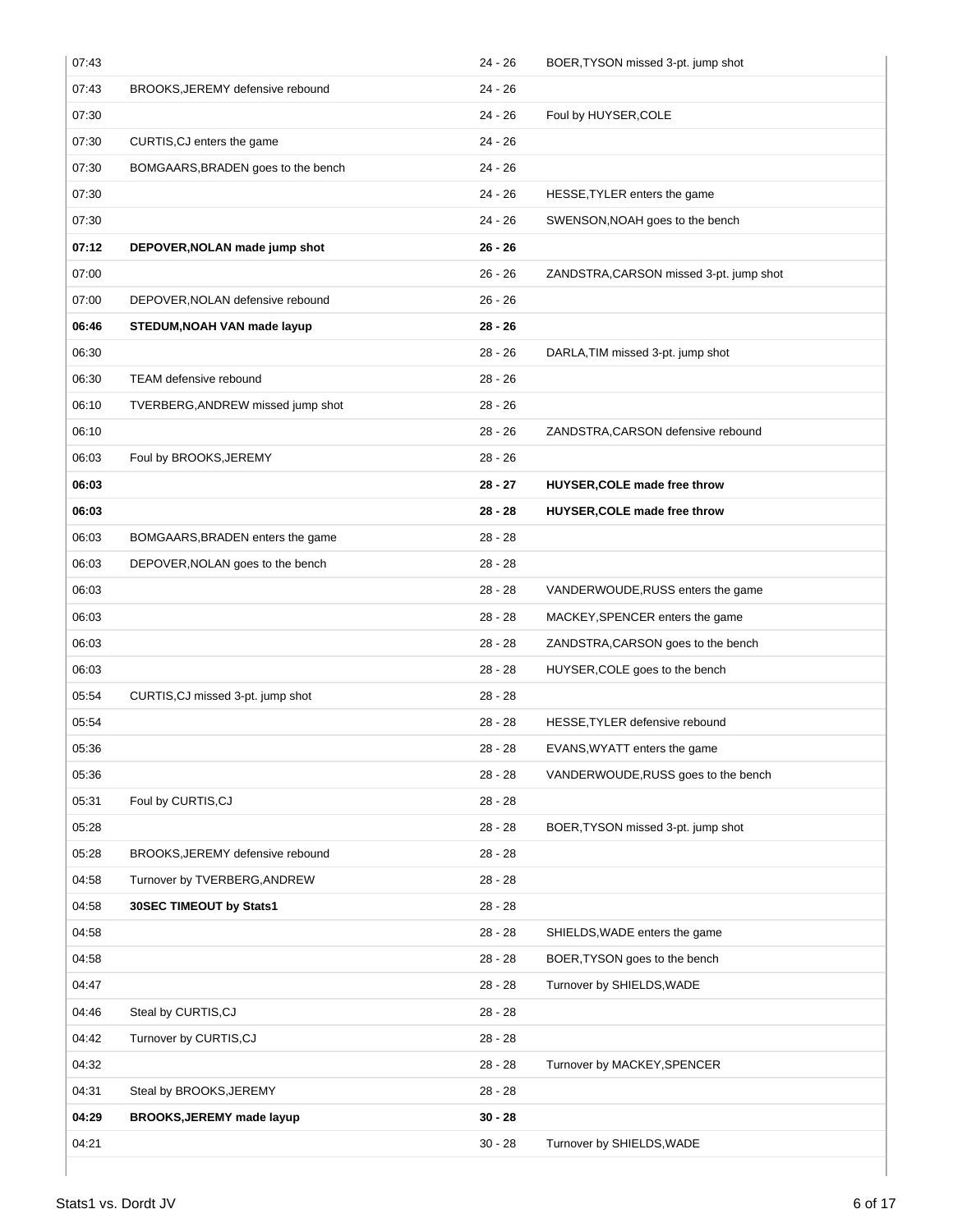| 04:19 | Steal by CURTIS, CJ                     | $30 - 28$ |                                   |
|-------|-----------------------------------------|-----------|-----------------------------------|
| 04:17 | Turnover by CURTIS, CJ                  | $30 - 28$ |                                   |
| 04:17 | DEPOVER, NOLAN enters the game          | $30 - 28$ |                                   |
| 04:17 | BROOKS, JEREMY goes to the bench        | $30 - 28$ |                                   |
| 03:58 | Foul by BOMGAARS, BRADEN                | $30 - 28$ |                                   |
| 03:58 |                                         | $30 - 28$ | MACKEY, SPENCER missed jump shot  |
| 03:58 | STEDUM, NOAH VAN defensive rebound      | $30 - 28$ |                                   |
| 03:32 | STEDUM, NOAH VAN made jump shot         | $32 - 28$ |                                   |
| 03:19 |                                         | $32 - 28$ | HESSE, TYLER missed jump shot     |
| 03:19 | TVERBERG, ANDREW defensive rebound      | $32 - 28$ |                                   |
| 03:08 | STEDUM, NOAH VAN missed 3-pt. jump shot | $32 - 28$ |                                   |
| 03:08 | TVERBERG, ANDREW offensive rebound      | $32 - 28$ |                                   |
| 03:04 | <b>TVERBERG, ANDREW made layup</b>      | $34 - 28$ |                                   |
| 03:04 |                                         | $34 - 28$ | Foul by HESSE, TYLER              |
| 03:04 | TVERBERG, ANDREW missed free throw      | $34 - 28$ |                                   |
| 03:04 |                                         | $34 - 28$ | BOER, TYSON defensive rebound     |
| 03:04 |                                         | $34 - 28$ | BOER, TYSON enters the game       |
| 03:04 |                                         | $34 - 28$ | HUYSER, COLE enters the game      |
| 03:04 |                                         | $34 - 28$ | VANDERWOUDE, RUSS enters the game |
| 03:04 |                                         | $34 - 28$ | BEEK, XAVIER VAN enters the game  |
| 03:04 |                                         | $34 - 28$ | EVANS, WYATT goes to the bench    |
| 03:04 |                                         | $34 - 28$ | HESSE, TYLER goes to the bench    |
| 03:04 |                                         | $34 - 28$ | DARLA, TIM goes to the bench      |
| 03:04 |                                         | $34 - 28$ | SHIELDS, WADE goes to the bench   |
| 03:00 |                                         | $34 - 28$ | Foul by BOER, TYSON               |
| 03:00 |                                         | $34 - 28$ | Turnover by BOER, TYSON           |
| 02:37 | DEPOVER, NOLAN missed jump shot         | 34 - 28   |                                   |
| 02:37 |                                         | $34 - 28$ | MACKEY, SPENCER defensive rebound |
| 02:31 |                                         | $34 - 28$ | Turnover by MACKEY, SPENCER       |
| 02:31 | Steal by STEDUM, NOAH VAN               | $34 - 28$ |                                   |
| 02:31 |                                         | $34 - 28$ | Foul by HUYSER, COLE              |
| 02:14 | DEPOVER, NOLAN missed jump shot         | $34 - 28$ |                                   |
| 02:14 |                                         | $34 - 28$ | BOER, TYSON defensive rebound     |
| 02:05 |                                         | $34 - 28$ | BOER, TYSON missed jump shot      |
| 02:05 |                                         | $34 - 28$ | HUYSER, COLE offensive rebound    |
| 02:02 |                                         | $34 - 28$ | HUYSER, COLE missed layup         |
| 02:02 | BOMGAARS, BRADEN defensive rebound      | $34 - 28$ |                                   |
| 01:57 | Turnover by BOMGAARS, BRADEN            | $34 - 28$ |                                   |
| 01:55 |                                         | $34 - 28$ | Steal by HUYSER, COLE             |
| 01:54 |                                         | $34 - 30$ | <b>HUYSER, COLE made layup</b>    |
| 01:45 | CURTIS, CJ missed layup                 | $34 - 30$ |                                   |
| 01:45 |                                         | $34 - 30$ | HUYSER, COLE defensive rebound    |
| 01:39 |                                         | $34 - 30$ | Turnover by HUYSER, COLE          |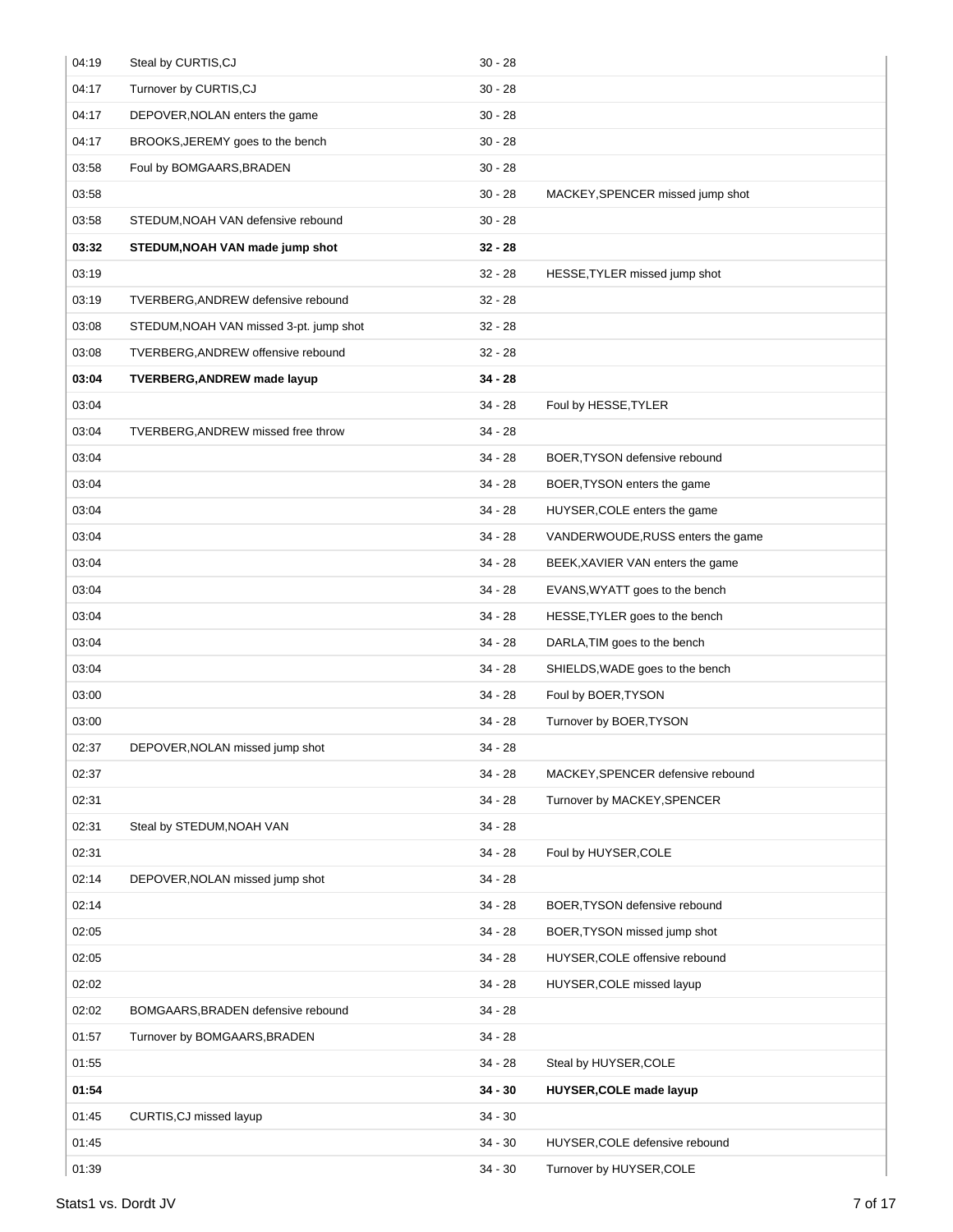| 01:37 | Steal by STEDUM, NOAH VAN               | $34 - 30$ |                                     |
|-------|-----------------------------------------|-----------|-------------------------------------|
| 01:35 | STEDUM, NOAH VAN made layup             | $36 - 30$ |                                     |
| 01:13 |                                         | $36 - 30$ | BOER, TYSON missed 3-pt. jump shot  |
| 01:13 | BOMGAARS, BRADEN defensive rebound      | $36 - 30$ |                                     |
| 00:59 | DEPOVER, NOLAN missed 3-pt. jump shot   | $36 - 30$ |                                     |
| 00:59 |                                         | $36 - 30$ | HUYSER, COLE defensive rebound      |
| 00:52 | Foul by CURTIS, CJ                      | $36 - 30$ |                                     |
| 00:48 |                                         | $36 - 31$ | BEEK, XAVIER VAN made free throw    |
| 00:48 |                                         | $36 - 32$ | BEEK, XAVIER VAN made free throw    |
| 00:48 | BROOKS, JEREMY enters the game          | $36 - 32$ |                                     |
| 00:48 | CURTIS, CJ goes to the bench            | $36 - 32$ |                                     |
| 00:24 | STEDUM, NOAH VAN missed layup           | $36 - 32$ |                                     |
| 00:24 |                                         | $36 - 32$ | Block by HUYSER, COLE               |
| 00:24 |                                         | $36 - 32$ | BOER, TYSON defensive rebound       |
| 00:19 |                                         | $36 - 32$ | BOER, TYSON missed layup            |
| 00:19 |                                         | $36 - 32$ | VANDERWOUDE, RUSS offensive rebound |
| 00:15 |                                         | $36 - 32$ | VANDERWOUDE, RUSS missed layup      |
| 00:15 | BOMGAARS, BRADEN defensive rebound      | $36 - 32$ |                                     |
| 00:03 |                                         | $36 - 32$ | HUYSER, COLE defensive rebound      |
| 00:03 |                                         | $36 - 32$ | Foul by BOER, TYSON                 |
| 00:03 | <b>TVERBERG, ANDREW made free throw</b> | $37 - 32$ |                                     |
| 00:03 | TVERBERG, ANDREW missed free throw      | $37 - 32$ |                                     |

# **2nd Half**

| 20:00 |                                         | $37 - 32$ | BOER, TYSON enters the game             |
|-------|-----------------------------------------|-----------|-----------------------------------------|
| 20:00 |                                         | $37 - 32$ | SWENSON, NOAH enters the game           |
| 20:00 |                                         | $37 - 32$ | HUYSER, COLE goes to the bench          |
| 20:00 |                                         | $37 - 32$ | MACKEY, SPENCER goes to the bench       |
| 19:50 |                                         | $37 - 32$ | Foul by SWENSON, NOAH                   |
| 19:50 | TVERBERG, ANDREW missed free throw      | $37 - 32$ |                                         |
| 19:50 | <b>TEAM deadball rebound</b>            | $37 - 32$ |                                         |
| 19:50 | <b>TVERBERG, ANDREW made free throw</b> | $38 - 32$ |                                         |
| 19:25 |                                         | $38 - 32$ | BOER, TYSON missed 3-pt. jump shot      |
| 19:25 | CURTIS, CJ defensive rebound            | $38 - 32$ |                                         |
| 19:13 | <b>CURTIS, CJ made jump shot</b>        | $40 - 32$ |                                         |
| 19:08 | Assist by BOMGAARS, BRADEN              | $40 - 32$ |                                         |
| 19:03 |                                         | $40 - 32$ | BEEK, XAVIER VAN missed 3-pt. jump shot |
| 19:03 | TVERBERG, ANDREW defensive rebound      | $40 - 32$ |                                         |
| 18:44 | TVERBERG, ANDREW missed 3-pt. jump shot | $40 - 32$ |                                         |
| 18:44 | CURTIS, CJ offensive rebound            | $40 - 32$ |                                         |
| 18:36 | CURTIS, CJ made jump shot               | $42 - 32$ |                                         |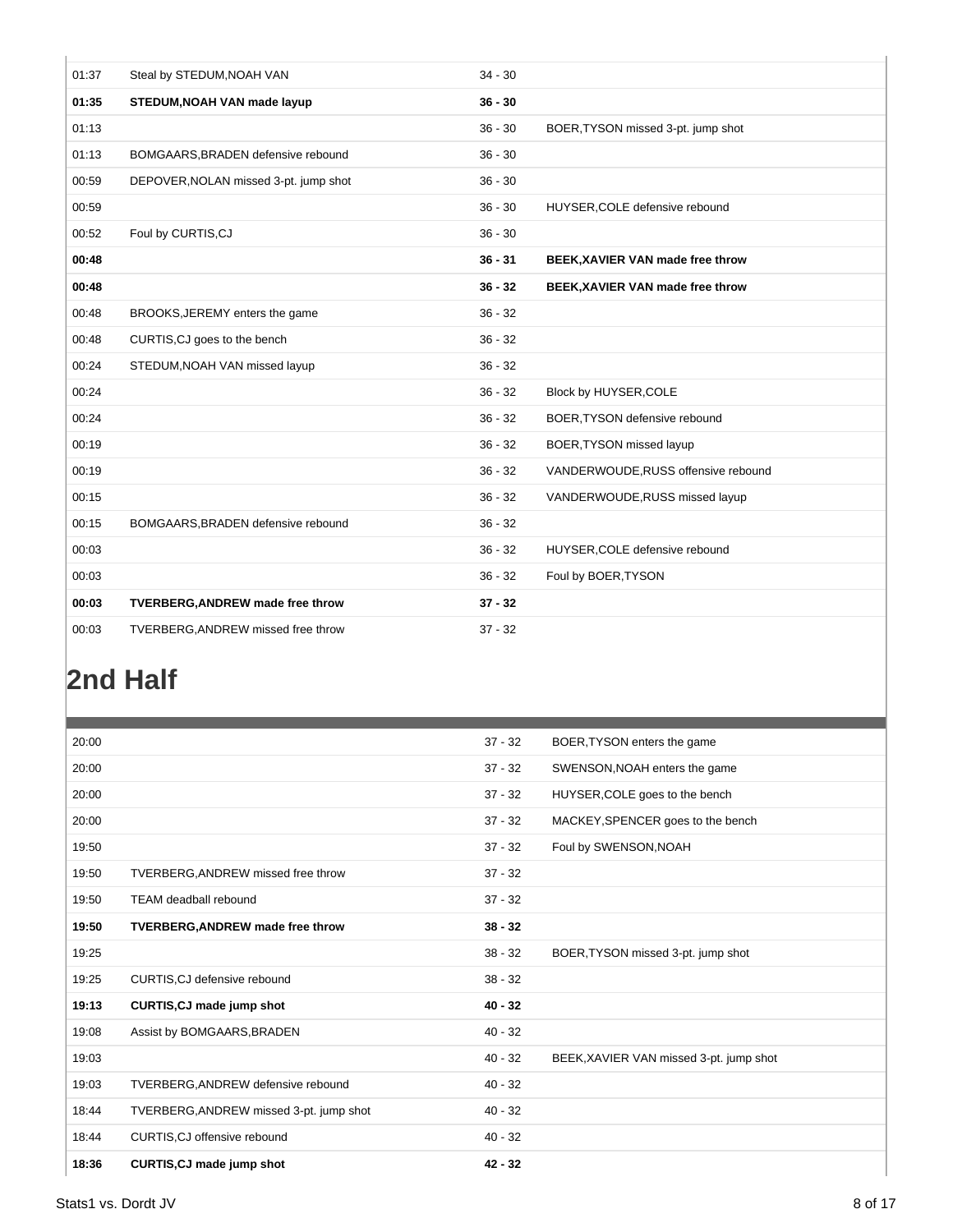| 18:16 |                                         | 42 - 32   | SWENSON, NOAH missed layup            |
|-------|-----------------------------------------|-----------|---------------------------------------|
| 18:16 | BOMGAARS, BRADEN defensive rebound      | $42 - 32$ |                                       |
| 18:01 | Turnover by TVERBERG, ANDREW            | $42 - 32$ |                                       |
| 18:00 |                                         | 42 - 32   | Steal by SHIELDS, WADE                |
| 17:57 |                                         | 42 - 34   | <b>BOER, TYSON made layup</b>         |
| 17:57 |                                         | 42 - 34   | Assist by SHIELDS, WADE               |
| 17:38 | DEPOVER, NOLAN made 3-pt. jump shot     | 45 - 34   |                                       |
| 17:27 |                                         | $45 - 36$ | SHIELDS, WADE made layup              |
| 17:04 | BOMGAARS, BRADEN missed layup           | 45 - 36   |                                       |
| 17:04 |                                         | 45 - 36   | SWENSON, NOAH defensive rebound       |
| 16:53 |                                         | 45 - 38   | SWENSON, NOAH made layup              |
| 16:53 |                                         | $45 - 38$ | Assist by SHIELDS, WADE               |
| 16:37 | TVERBERG, ANDREW missed jump shot       | 45 - 38   |                                       |
| 16:37 | WILLIAMS, CHRIS offensive rebound       | 45 - 38   |                                       |
| 16:30 | <b>CURTIS, CJ made layup</b>            | $47 - 38$ |                                       |
| 16:26 |                                         | $47 - 38$ | SHIELDS, WADE missed 3-pt. jump shot  |
| 16:26 | BOMGAARS, BRADEN defensive rebound      | 47 - 38   |                                       |
| 16:13 | STEDUM, NOAH VAN missed 3-pt. jump shot | $47 - 38$ |                                       |
| 16:13 |                                         | 47 - 38   | VANDERWOUDE, RUSS defensive rebound   |
| 16:05 |                                         | $47 - 38$ | SHIELDS, WADE missed layup            |
| 16:05 |                                         | 47 - 38   | SWENSON, NOAH offensive rebound       |
| 16:02 |                                         | 47 - 41   | BEEK, XAVIER VAN made 3-pt. jump shot |
|       |                                         |           |                                       |
| 16:02 |                                         | 47 - 41   | Assist by SWENSON, NOAH               |
| 15:49 | FULL TIMEOUT by Stats1                  | $47 - 41$ |                                       |
| 15:49 |                                         | 47 - 41   | HUYSER, COLE enters the game          |
| 15:49 |                                         | 47 - 41   | VANDERWOUDE, RUSS goes to the bench   |
| 15:40 | Turnover by TVERBERG, ANDREW            | 47 - 41   |                                       |
| 15:14 |                                         | 47 - 44   | BEEK, XAVIER VAN made 3-pt. jump shot |
| 15:14 |                                         | 47 - 44   | Assist by BOER, TYSON                 |
| 15:00 | STEDUM, NOAH VAN missed jump shot       | $47 - 44$ |                                       |
| 15:00 |                                         | 47 - 44   | BEEK, XAVIER VAN defensive rebound    |
| 14:49 |                                         | 47 - 44   | SWENSON, NOAH missed jump shot        |
| 14:49 | BOMGAARS, BRADEN defensive rebound      | 47 - 44   |                                       |
| 14:33 | DEPOVER, NOLAN missed 3-pt. jump shot   | 47 - 44   |                                       |
| 14:33 |                                         | 47 - 44   | SWENSON, NOAH defensive rebound       |
| 14:24 |                                         | 47 - 46   | HUYSER, COLE made dunk                |
| 14:24 |                                         | 47 - 46   | Assist by SHIELDS, WADE               |
| 14:06 | BOMGAARS, BRADEN missed 3-pt. jump shot | 47 - 46   |                                       |
| 14:06 |                                         | 47 - 46   | HUYSER, COLE defensive rebound        |
| 13:56 |                                         | 47 - 48   | <b>HUYSER, COLE made layup</b>        |
| 13:56 |                                         | 47 - 48   | Assist by SWENSON, NOAH               |
| 13:54 | Foul by BOMGAARS, BRADEN                | 47 - 48   |                                       |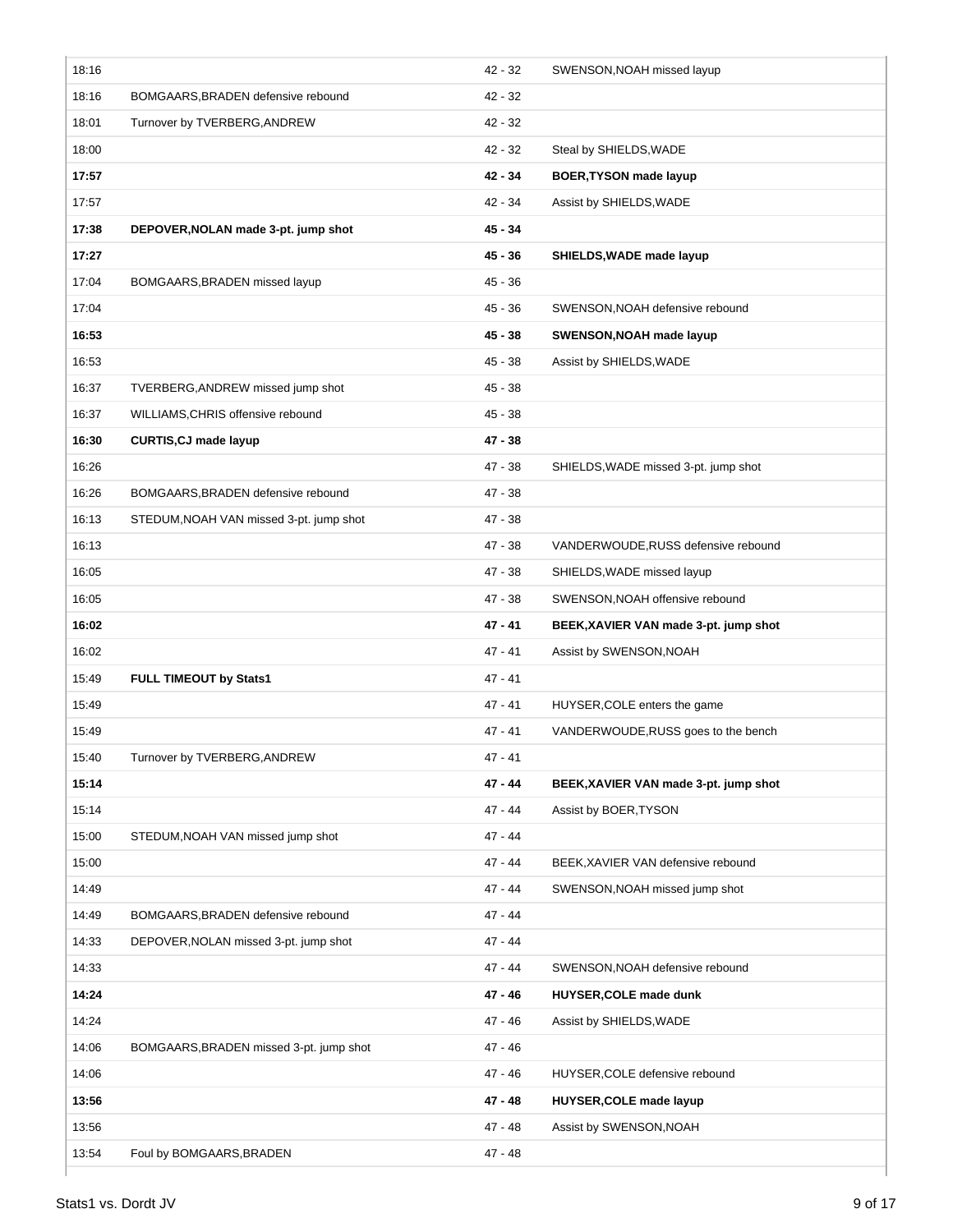| 13:54 |                                    | 47 - 49   | HUYSER, COLE made free throw     |
|-------|------------------------------------|-----------|----------------------------------|
| 13:54 | BROOKS, JEREMY enters the game     | $47 - 49$ |                                  |
| 13:54 | CURTIS, CJ goes to the bench       | 47 - 49   |                                  |
| 13:43 | STEDUM, NOAH VAN missed jump shot  | 47 - 49   |                                  |
| 13:43 |                                    | 47 - 49   | HUYSER, COLE defensive rebound   |
| 13:35 | Foul by BROOKS, JEREMY             | 47 - 49   |                                  |
| 13:35 |                                    | 47 - 50   | BEEK, XAVIER VAN made free throw |
| 13:35 |                                    | 47 - 51   | BEEK, XAVIER VAN made free throw |
| 13:35 | CURTIS, CJ enters the game         | $47 - 51$ |                                  |
| 13:35 | BOMGAARS, BRADEN goes to the bench | $47 - 51$ |                                  |
| 13:27 | CURTIS, CJ missed layup            | $47 - 51$ |                                  |
| 13:27 |                                    | $47 - 51$ | SHIELDS, WADE defensive rebound  |
| 13:16 |                                    | 47 - 53   | SWENSON, NOAH made layup         |
| 13:16 |                                    | 47 - 53   | Assist by SHIELDS, WADE          |
| 13:02 | Turnover by DEPOVER, NOLAN         | 47 - 53   |                                  |
| 13:01 |                                    | $47 - 53$ | Steal by HUYSER, COLE            |
| 12:58 |                                    | 47 - 55   | SHIELDS, WADE made layup         |
| 12:58 |                                    | 47 - 55   | Assist by HUYSER, COLE           |
| 12:46 | <b>FULL TIMEOUT by Stats1</b>      | 47 - 55   |                                  |
| 12:46 |                                    | 47 - 55   | HESSE, TYLER enters the game     |
| 12:46 |                                    | 47 - 55   | SWENSON, NOAH goes to the bench  |
| 12:35 | CURTIS, CJ missed 3-pt. jump shot  | $47 - 55$ |                                  |
| 12:35 |                                    | 47 - 55   | HUYSER, COLE defensive rebound   |
| 12:16 |                                    | 47 - 57   | HUYSER, COLE made layup          |
| 12:04 | STEDUM, NOAH VAN missed jump shot  | $47 - 57$ |                                  |
| 12:04 |                                    | $47 - 57$ | SHIELDS, WADE defensive rebound  |
| 11:57 |                                    | 47 - 59   | SHIELDS, WADE made layup         |
| 11:40 | Turnover by TVERBERG, ANDREW       | 47 - 59   |                                  |
| 11:39 |                                    | 47 - 59   | Steal by BOER, TYSON             |
| 11:37 |                                    | 47 - 59   | BOER, TYSON missed layup         |
| 11:37 |                                    | 47 - 59   | SHIELDS, WADE offensive rebound  |
| 11:29 | Foul by TVERBERG, ANDREW           | 47 - 59   |                                  |
| 11:29 |                                    | $47 - 60$ | HESSE, TYLER made free throw     |
| 11:29 |                                    | $47 - 60$ | HESSE, TYLER missed free throw   |
| 11:29 | STEDUM, NOAH VAN defensive rebound | $47 - 60$ |                                  |
| 11:29 |                                    | $47 - 60$ | ZANDSTRA, CARSON enters the game |
| 11:29 |                                    | 47 - 60   | SHIELDS, WADE goes to the bench  |
| 11:27 | CURTIS, CJ missed layup            | $47 - 60$ |                                  |
| 11:27 | CURTIS, CJ offensive rebound       | $47 - 60$ |                                  |
| 11:22 | BROOKS, JEREMY missed jump shot    | $47 - 60$ |                                  |
| 11:22 |                                    | $47 - 60$ | HUYSER, COLE defensive rebound   |
| 11:18 |                                    | 47 - 62   | ZANDSTRA, CARSON made layup      |
|       |                                    |           |                                  |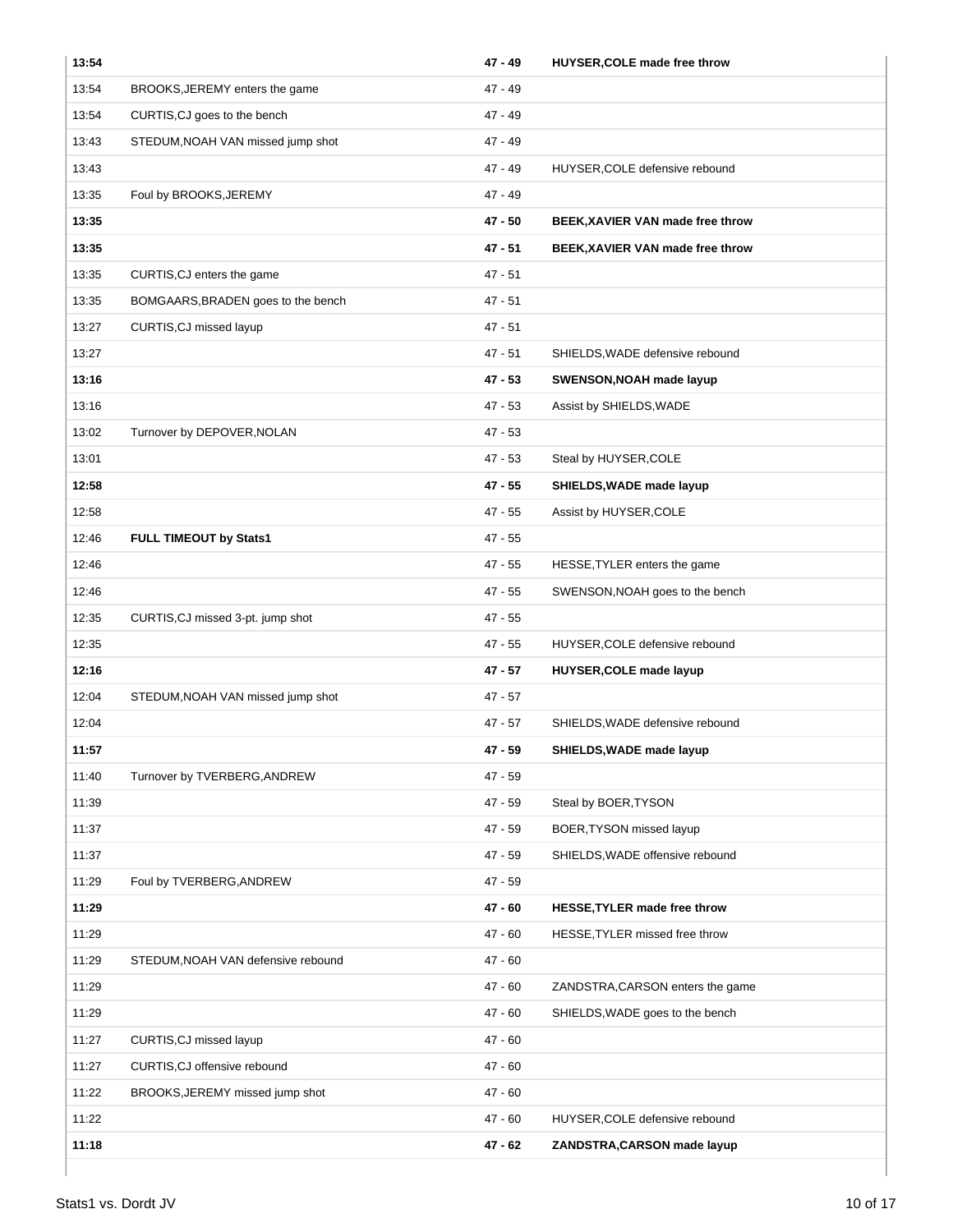| 11:18 |                                         | $47 - 62$ | Assist by HUYSER, COLE                 |
|-------|-----------------------------------------|-----------|----------------------------------------|
| 10:56 | STEDUM, NOAH VAN missed layup           | $47 - 62$ |                                        |
| 10:56 |                                         | 47 - 62   | Block by HUYSER, COLE                  |
| 10:56 | <b>TEAM offensive rebound</b>           | $47 - 62$ |                                        |
| 10:56 |                                         | $47 - 62$ | MACKEY, SPENCER enters the game        |
| 10:56 |                                         | $47 - 62$ | BOER, TYSON goes to the bench          |
| 10:37 | Turnover by TEAM                        | 47 - 62   |                                        |
| 10:20 |                                         | 47 - 65   | BEEK, XAVIER VAN made 3-pt. jump shot  |
| 10:20 |                                         | 47 - 65   | Assist by MACKEY, SPENCER              |
| 10:01 | DEPOVER, NOLAN made jump shot           | 49 - 65   |                                        |
| 09:37 |                                         | 49 - 65   | MACKEY, SPENCER missed 3-pt. jump shot |
| 09:37 | CURTIS, CJ defensive rebound            | 49 - 65   |                                        |
| 09:26 | STEDUM, NOAH VAN missed 3-pt. jump shot | 49 - 65   |                                        |
| 09:26 |                                         | 49 - 65   | HESSE, TYLER defensive rebound         |
| 09:17 |                                         | 49 - 68   | BEEK, XAVIER VAN made 3-pt. jump shot  |
| 08:50 | BROOKS, JEREMY missed jump shot         | $49 - 68$ |                                        |
| 08:50 |                                         | 49 - 68   | BEEK, XAVIER VAN defensive rebound     |
| 08:42 | Foul by TVERBERG, ANDREW                | 49 - 68   |                                        |
| 08:42 |                                         | 49 - 68   | DARLA, TIM enters the game             |
| 08:42 |                                         | 49 - 68   | BEEK, XAVIER VAN goes to the bench     |
| 08:30 |                                         | 49 - 68   | HUYSER, COLE missed jump shot          |
| 08:30 | BROOKS, JEREMY defensive rebound        | 49 - 68   |                                        |
| 08:14 | STEDUM, NOAH VAN made layup             | $51 - 68$ |                                        |
| 08:01 | Foul by BROOKS, JEREMY                  | $51 - 68$ |                                        |
| 08:01 |                                         | $51 - 69$ | HESSE, TYLER made free throw           |
| 08:01 |                                         | $51 - 69$ | HESSE, TYLER missed free throw         |
| 08:01 | TVERBERG, ANDREW defensive rebound      | 51 - 69   |                                        |
| 08:01 | BOMGAARS, BRADEN enters the game        | 51 - 69   |                                        |
| 08:01 | BROOKS, JEREMY goes to the bench        | $51 - 69$ |                                        |
| 07:39 |                                         | $51 - 69$ | Foul by HESSE, TYLER                   |
| 07:39 | TVERBERG, ANDREW made free throw        | $52 - 69$ |                                        |
| 07:39 | TVERBERG, ANDREW made free throw        | $53 - 69$ |                                        |
| 07:39 |                                         | $53 - 69$ | VANDERWOUDE, RUSS enters the game      |
| 07:39 |                                         | $53 - 69$ | EVANS, WYATT enters the game           |
| 07:39 |                                         | $53 - 69$ | HUYSER, COLE goes to the bench         |
| 07:39 |                                         | $53 - 69$ | MACKEY, SPENCER goes to the bench      |
| 07:32 |                                         | $53 - 69$ | Turnover by VANDERWOUDE, RUSS          |
| 07:30 | Steal by CURTIS, CJ                     | $53 - 69$ |                                        |
| 07:28 |                                         | $53 - 69$ | Foul by ZANDSTRA, CARSON               |
| 07:28 |                                         | $53 - 69$ | SWENSON, NOAH enters the game          |
| 07:28 |                                         | $53 - 69$ | HESSE, TYLER goes to the bench         |
| 07:21 |                                         | $53 - 69$ | Foul by ZANDSTRA, CARSON               |
|       |                                         |           |                                        |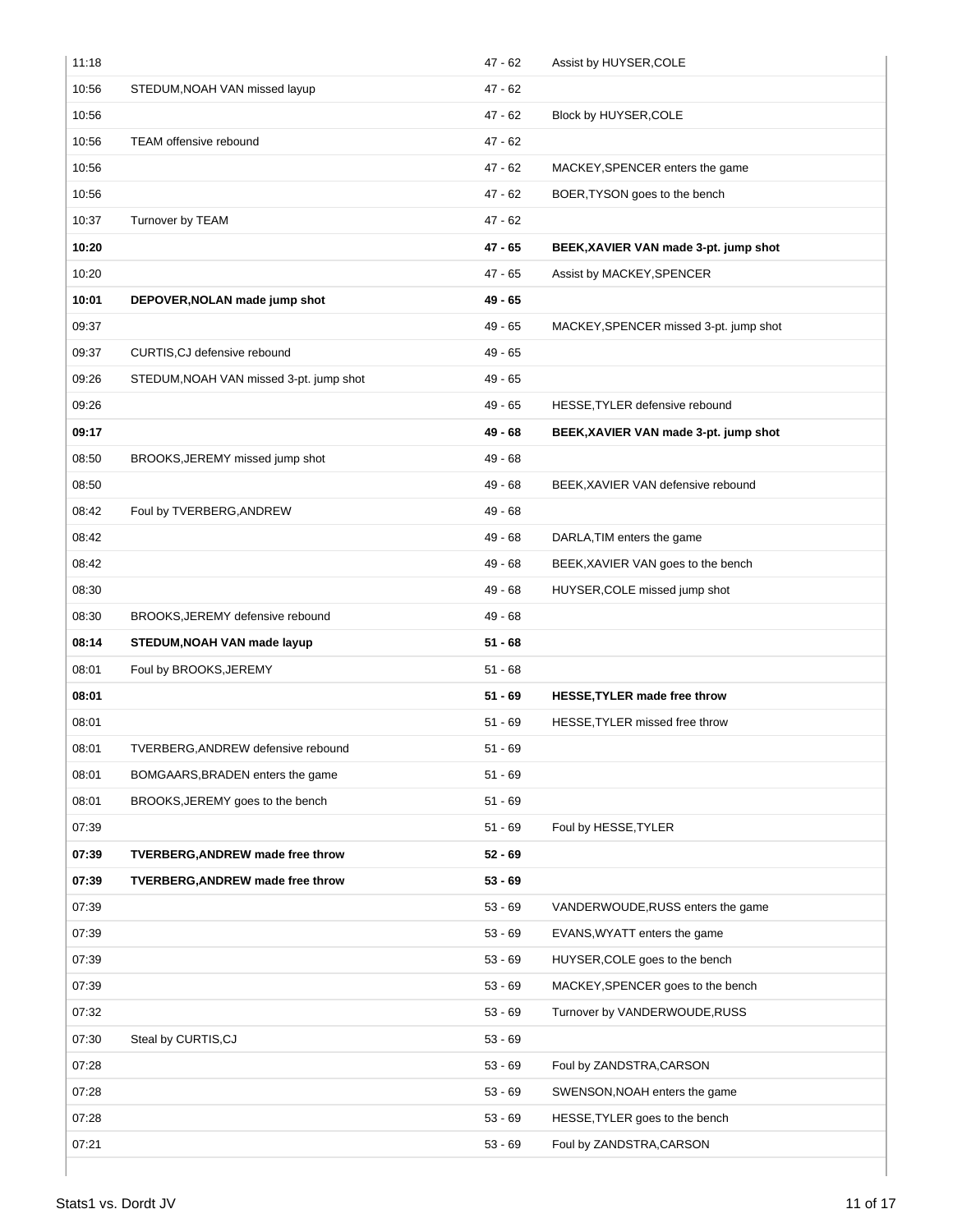| 07:16 | CURTIS, CJ missed jump shot           | $53 - 69$ |                                     |
|-------|---------------------------------------|-----------|-------------------------------------|
| 07:16 |                                       | $53 - 69$ | SWENSON, NOAH defensive rebound     |
| 07:13 | Foul by CURTIS, CJ                    | $53 - 69$ |                                     |
| 07:01 |                                       | $53 - 69$ | DARLA, TIM missed 3-pt. jump shot   |
| 07:01 |                                       | $53 - 69$ | EVANS, WYATT offensive rebound      |
| 06:57 |                                       | $53 - 69$ | EVANS, WYATT missed jump shot       |
| 06:57 | BOMGAARS, BRADEN defensive rebound    | $53 - 69$ |                                     |
| 06:45 | STEDUM, NOAH VAN made 3-pt. jump shot | $56 - 69$ |                                     |
| 06:34 |                                       | $56 - 69$ | VANDERWOUDE, RUSS missed jump shot  |
| 06:34 | STEDUM, NOAH VAN defensive rebound    | $56 - 69$ |                                     |
| 06:25 | DEPOVER, NOLAN made 3-pt. jump shot   | $59 - 69$ |                                     |
| 06:25 | Assist by STEDUM, NOAH VAN            | $59 - 69$ |                                     |
| 06:01 |                                       | $59 - 69$ | Turnover by EVANS, WYATT            |
| 06:00 | Steal by STEDUM, NOAH VAN             | $59 - 69$ |                                     |
| 05:59 | STEDUM, NOAH VAN made layup           | $61 - 69$ |                                     |
| 05:43 |                                       | $61 - 69$ | Turnover by SWENSON, NOAH           |
| 05:42 | Steal by DEPOVER, NOLAN               | $61 - 69$ |                                     |
| 05:31 |                                       | $61 - 69$ | Foul by VANDERWOUDE, RUSS           |
| 05:31 |                                       | $61 - 69$ | BOER, TYSON enters the game         |
| 05:31 |                                       | $61 - 69$ | SHIELDS, WADE enters the game       |
| 05:31 |                                       | $61 - 69$ | HUYSER, COLE enters the game        |
| 05:31 |                                       | $61 - 69$ | BEEK, XAVIER VAN enters the game    |
| 05:31 |                                       | $61 - 69$ | MACKEY, SPENCER enters the game     |
| 05:31 |                                       | $61 - 69$ | EVANS, WYATT goes to the bench      |
| 05:31 |                                       | $61 - 69$ | ZANDSTRA, CARSON goes to the bench  |
| 05:31 |                                       | $61 - 69$ | VANDERWOUDE, RUSS goes to the bench |
| 05:31 |                                       | $61 - 69$ | SWENSON, NOAH goes to the bench     |
| 05:31 |                                       | $61 - 69$ | DARLA, TIM goes to the bench        |
| 05:23 | TVERBERG, ANDREW made jump shot       | $63 - 69$ |                                     |
| 05:12 |                                       | $63 - 71$ | SHIELDS, WADE made layup            |
| 05:12 | Foul by CURTIS, CJ                    | $63 - 71$ |                                     |
| 05:12 |                                       | $63 - 72$ | SHIELDS, WADE made free throw       |
| 05:12 | BROOKS, JEREMY enters the game        | $63 - 72$ |                                     |
| 05:12 | CURTIS, CJ goes to the bench          | $63 - 72$ |                                     |
| 05:01 | STEDUM, NOAH VAN missed jump shot     | $63 - 72$ |                                     |
| 05:01 |                                       | $63 - 72$ | MACKEY, SPENCER defensive rebound   |
| 04:50 |                                       | $63 - 72$ | BOER, TYSON missed free throw       |
| 04:50 | DEPOVER, NOLAN defensive rebound      | $63 - 72$ |                                     |
| 04:50 |                                       | $63 - 72$ | Foul by MACKEY, SPENCER             |
| 04:26 | STEDUM, NOAH VAN made jump shot       | $65 - 72$ |                                     |
| 04:05 |                                       | $65 - 72$ | BOER, TYSON missed 3-pt. jump shot  |
| 04:05 | STEDUM, NOAH VAN defensive rebound    | $65 - 72$ |                                     |
|       |                                       |           |                                     |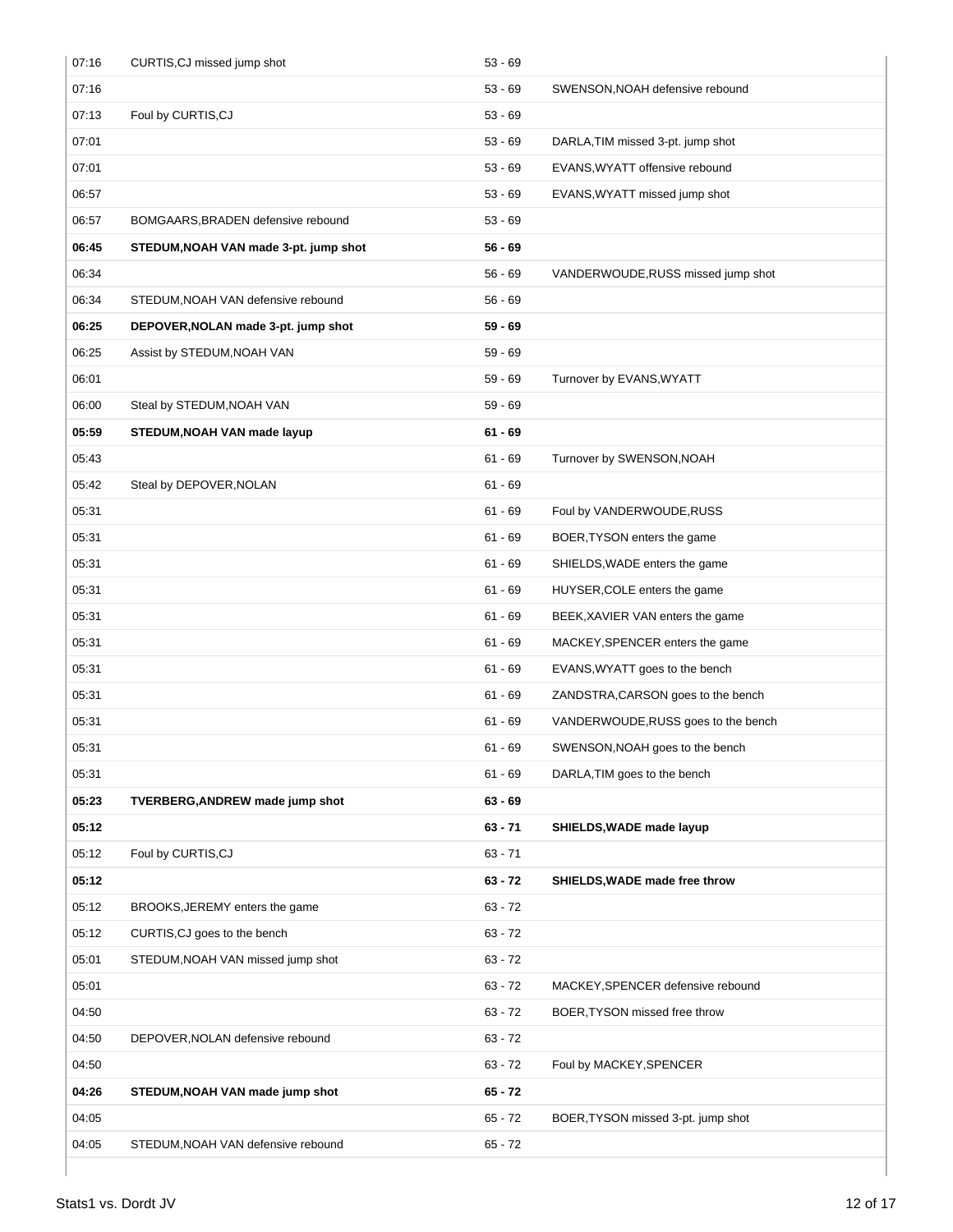| 03:47 | BOMGAARS, BRADEN missed jump shot       | $65 - 72$ |                                       |
|-------|-----------------------------------------|-----------|---------------------------------------|
| 03:47 |                                         | $65 - 72$ | BOER, TYSON defensive rebound         |
| 03:38 |                                         | $65 - 72$ | HUYSER, COLE missed layup             |
| 03:38 | BOMGAARS, BRADEN defensive rebound      | $65 - 72$ |                                       |
| 03:35 |                                         | $65 - 72$ | Foul by HUYSER, COLE                  |
| 03:35 | BOMGAARS, BRADEN missed free throw      | $65 - 72$ |                                       |
| 03:35 |                                         | $65 - 72$ | BOER, TYSON defensive rebound         |
| 03:35 |                                         | $65 - 72$ | VANDERWOUDE, RUSS enters the game     |
| 03:35 |                                         | $65 - 72$ | HUYSER, COLE goes to the bench        |
| 03:21 |                                         | $65 - 75$ | BEEK, XAVIER VAN made 3-pt. jump shot |
| 03:11 | <b>FULL TIMEOUT by Stats1</b>           | $65 - 75$ |                                       |
| 03:01 | STEDUM, NOAH VAN missed 3-pt. jump shot | $65 - 75$ |                                       |
| 03:01 |                                         | $65 - 75$ | <b>TEAM</b> defensive rebound         |
| 02:51 | Foul by TVERBERG, ANDREW                | $65 - 75$ |                                       |
| 02:51 |                                         | $65 - 76$ | BEEK, XAVIER VAN made free throw      |
| 02:51 |                                         | $65 - 77$ | BEEK, XAVIER VAN made free throw      |
| 02:51 |                                         | $65 - 77$ | HUYSER, COLE enters the game          |
| 02:51 |                                         | $65 - 77$ | SHIELDS, WADE goes to the bench       |
| 02:37 | Turnover by BROOKS, JEREMY              | $65 - 77$ |                                       |
| 02:24 |                                         | $65 - 79$ | <b>BOER, TYSON made layup</b>         |
| 02:24 | Foul by BROOKS, JEREMY                  | $65 - 79$ |                                       |
| 02:24 |                                         | $65 - 80$ | BOER, TYSON made free throw           |
| 02:16 | DEPOVER, NOLAN missed 3-pt. jump shot   | $65 - 80$ |                                       |
| 02:16 | BROOKS, JEREMY offensive rebound        | $65 - 80$ |                                       |
| 02:06 | DEPOVER, NOLAN missed jump shot         | $65 - 80$ |                                       |
| 02:06 |                                         | $65 - 80$ | VANDERWOUDE, RUSS defensive rebound   |
| 02:02 | Foul by STEDUM, NOAH VAN                | $65 - 80$ |                                       |
| 02:02 |                                         | $65 - 81$ | VANDERWOUDE, RUSS made free throw     |
| 02:02 |                                         | $65 - 81$ | VANDERWOUDE, RUSS missed free throw   |
| 02:02 | TVERBERG, ANDREW defensive rebound      | $65 - 81$ |                                       |
| 02:02 |                                         | $65 - 81$ | DARLA, TIM enters the game            |
| 02:02 |                                         | $65 - 81$ | BEEK, XAVIER VAN goes to the bench    |
| 01:51 | Turnover by STEDUM, NOAH VAN            | $65 - 81$ |                                       |
| 01:50 |                                         | $65 - 81$ | Steal by MACKEY, SPENCER              |
| 01:45 |                                         | $65 - 83$ | VANDERWOUDE, RUSS made layup          |
| 01:45 |                                         | $65 - 83$ | Assist by HUYSER, COLE                |
| 01:41 |                                         | $65 - 83$ | 30SEC TIMEOUT by Dordt JV             |
| 01:30 |                                         | $65 - 83$ | SWENSON, NOAH enters the game         |
| 01:30 |                                         | $65 - 83$ | ZANDSTRA, CARSON enters the game      |
| 01:30 |                                         | $65 - 83$ | HESSE, TYLER enters the game          |
| 01:30 |                                         | $65 - 83$ | EVANS, WYATT enters the game          |
| 01:30 |                                         | $65 - 83$ | BOER, TYSON goes to the bench         |
|       |                                         |           |                                       |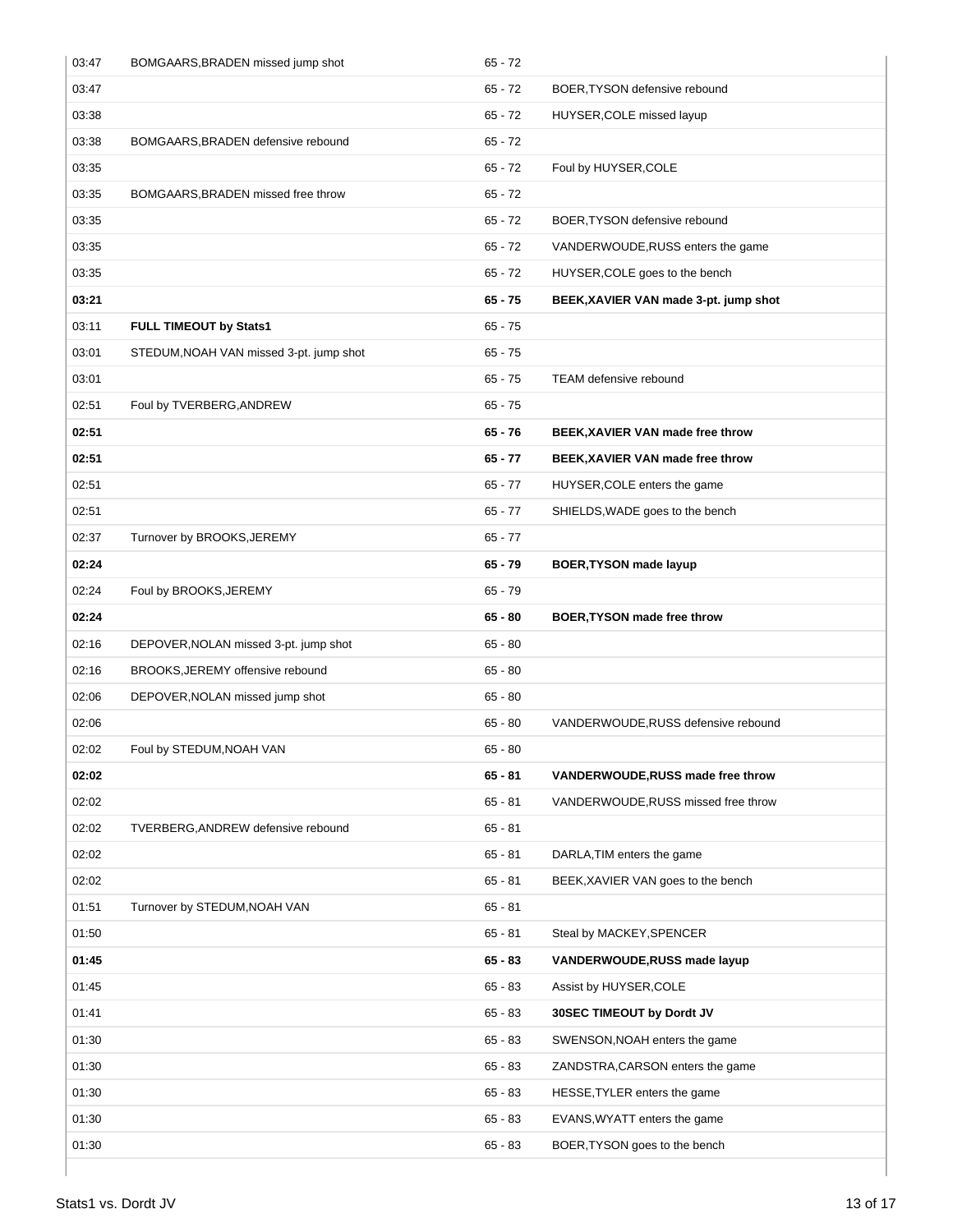| 01:30 |                                         | $65 - 83$ | VANDERWOUDE, RUSS goes to the bench |
|-------|-----------------------------------------|-----------|-------------------------------------|
| 01:30 |                                         | $65 - 83$ | HUYSER, COLE goes to the bench      |
| 01:30 |                                         | $65 - 83$ | MACKEY, SPENCER goes to the bench   |
| 01:24 | DEPOVER, NOLAN missed 3-pt. jump shot   | $65 - 83$ |                                     |
| 01:24 | BROOKS, JEREMY offensive rebound        | $65 - 83$ |                                     |
| 01:17 | STEDUM, NOAH VAN missed 3-pt. jump shot | $65 - 83$ |                                     |
| 01:17 |                                         | $65 - 83$ | TEAM defensive rebound              |
| 00:57 |                                         | $65 - 83$ | DARLA, TIM missed 3-pt. jump shot   |
| 00:57 | BOMGAARS, BRADEN defensive rebound      | $65 - 83$ |                                     |
| 00:47 |                                         | $65 - 83$ | Foul by EVANS, WYATT                |
| 00:47 | BOMGAARS, BRADEN made free throw        | $66 - 83$ |                                     |
| 00:47 | BOMGAARS, BRADEN made free throw        | $67 - 83$ |                                     |
| 00:36 |                                         | $67 - 83$ | EVANS, WYATT missed 3-pt. jump shot |
| 00:36 | TVERBERG, ANDREW defensive rebound      | $67 - 83$ |                                     |
| 00:28 | STEDUM, NOAH VAN missed 3-pt. jump shot | $67 - 83$ |                                     |
| 00:28 |                                         | $67 - 83$ | SWENSON, NOAH defensive rebound     |
| 00:00 | STEDUM, NOAH VAN made free throw        | $68 - 83$ |                                     |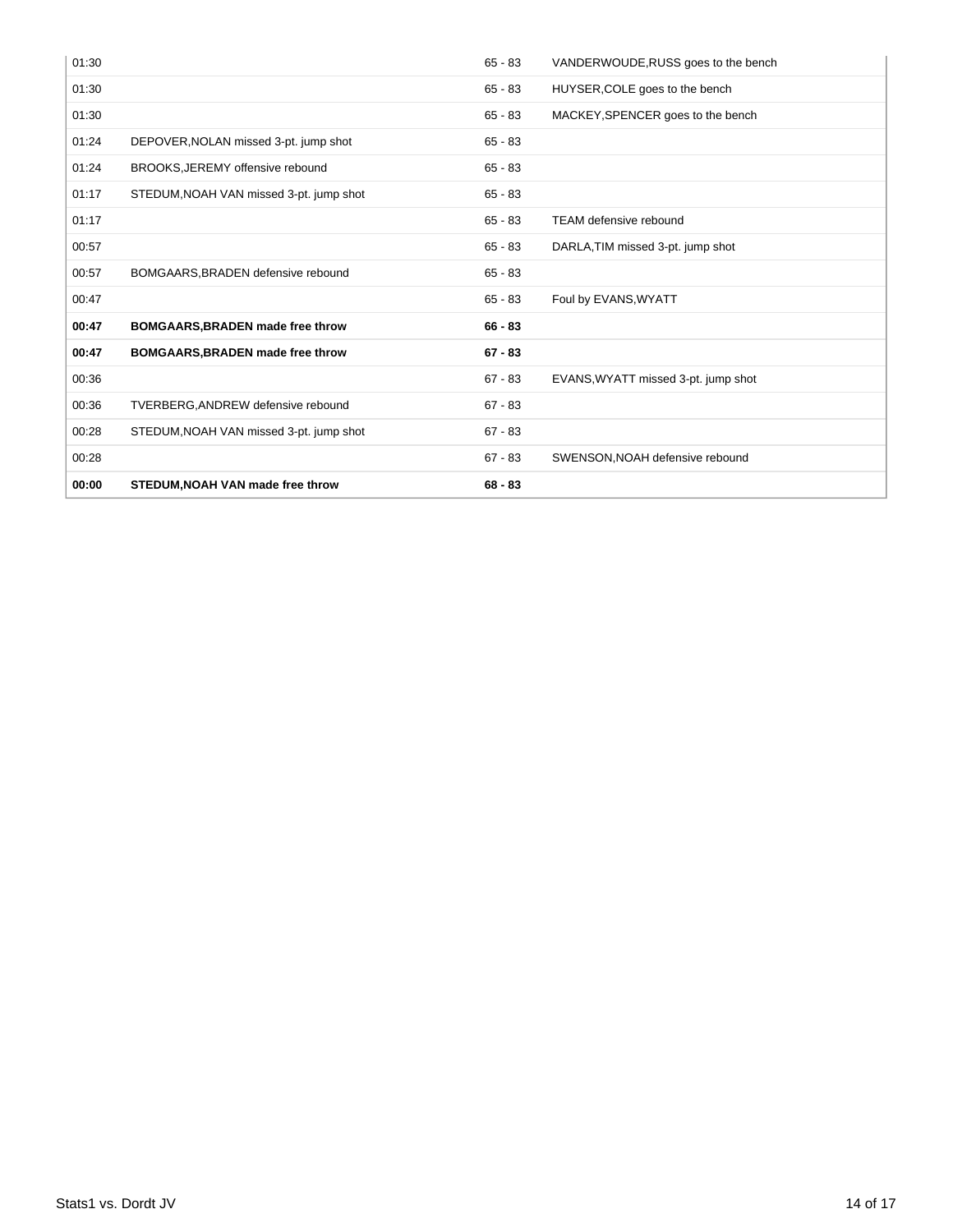#### **Team Summary**

## **Team Statistics**

| <b>STAT</b>             | STATS1                   | <b>DORDT JV</b> |
|-------------------------|--------------------------|-----------------|
| <b>Field Goal</b>       | 28-75                    | 29-71           |
| Field Goal %            | 37.3%                    | 40.8%           |
| 3 Point                 | $5 - 25$                 | 10-32           |
| 3 Point %               | 20.0%                    | 31.3%           |
| Free Throw              | $7 - 11$                 | 15-20           |
| Free Throw %            | 63.6%                    | 75.0%           |
| Rebounds                | 46                       | 49              |
| <b>Assists</b>          | 5                        | 18              |
| Turnovers               | 13                       | 10              |
| Points Off Turnovers    | 10                       | 19              |
| 2nd Chance Points       | 10                       | 12              |
| Points In The Paint     | 20                       | 32              |
| <b>Fastbreak Points</b> | $\mathbf 0$              | $\mathbf 0$     |
| <b>Bench Points</b>     | $\overline{4}$           | 26              |
| Largest Lead            | 11                       | 19              |
| Time Of Largest Lead    | 2nd-17:38                | 2nd-09:17       |
| Trends                  | Ties: 3; Lead Changes: 7 |                 |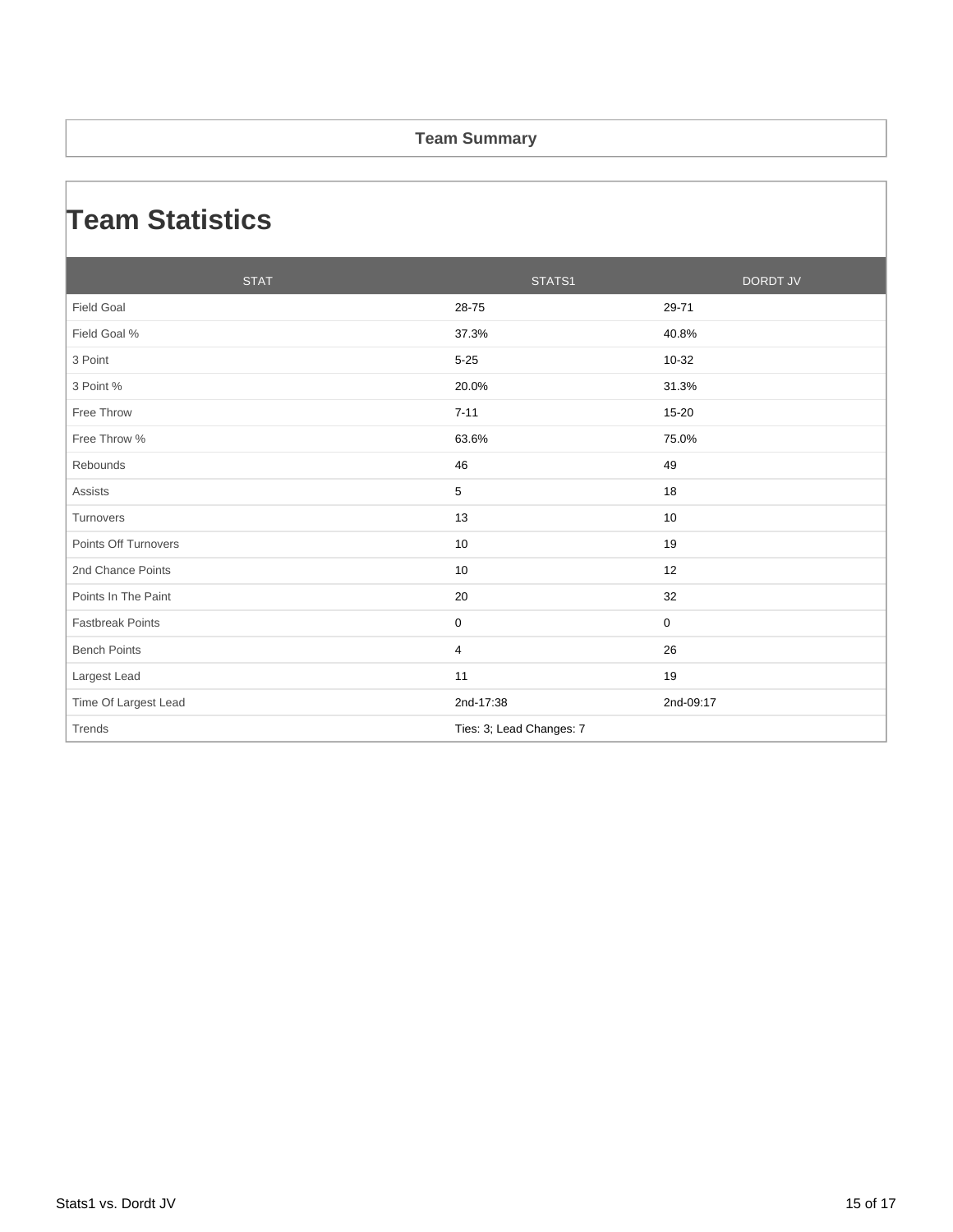#### **1st Half Box**

## **Stats1**

| <b>PLAYER</b>        | <b>MIN</b> | FGM-A    | 3PM-A    | FTM-A   | <b>OREB</b>  | <b>DREB</b>    | <b>REB</b>     | <b>AST</b>     | <b>STL</b>     | <b>BLK</b>  | <b>TO</b>   | <b>PF</b>   | <b>PTS</b>     |
|----------------------|------------|----------|----------|---------|--------------|----------------|----------------|----------------|----------------|-------------|-------------|-------------|----------------|
| <b>STARTERS</b>      |            |          |          |         |              |                |                |                |                |             |             |             |                |
| 00 - Nolan DePover   | 18         | $1 - 5$  | $0 - 2$  | $0-0$   | $\mathbf 0$  | $\overline{2}$ | $\overline{2}$ | $\mathbf 0$    | $\mathbf 0$    | $\mathbf 0$ | 1           | 1           | 2              |
| 03 - Noah Van Stedum | 20         | $7 - 12$ | $2 - 5$  | $0-0$   | $\mathbf 0$  | $\mathbf{1}$   | 1              | $\overline{2}$ | 3              | $\mathbf 0$ | $\mathbf 0$ | $\mathbf 0$ | 16             |
| 23 - CJ Curtis       | 18         | $4 - 11$ | $0 - 2$  | $0-0$   | 2            | 1              | 3              | $\mathbf{1}$   | $\overline{2}$ | $\mathbf 0$ | 3           | 3           | 8              |
| 25 - Braden Bomgaars | 19         | $1 - 3$  | $0 - 1$  | $0-0$   | 1            | 9              | 10             | $\mathbf 0$    | $\mathbf 0$    | $\mathbf 0$ | 1           | 1           | 2              |
| 34 - Andrew Tverberg | 17         | $2 - 4$  | $0 - 1$  | $1 - 3$ | 1            | 3              | 4              | $\mathbf 0$    | $\mathbf 0$    | $\mathbf 0$ | 1           | 1           | 5              |
| <b>RESERVES</b>      |            |          |          |         |              |                |                |                |                |             |             |             |                |
| 21 - Jeremy Brooks   | 8          | $2 - 4$  | $0-0$    | $0-0$   | $\mathbf 0$  | $\overline{2}$ | 2              | $\mathbf 0$    | $\mathbf{1}$   | $\mathbf 0$ | $\mathbf 0$ | 1           | $\overline{4}$ |
| TM - Team            |            |          |          |         | $\mathbf{1}$ | $\mathbf{1}$   | $\overline{2}$ |                |                |             | $\mathbf 0$ | 0           |                |
| <b>TOTALS</b>        |            | 17-39    | $2 - 11$ | $1 - 3$ | 4            | 18             | 22             | 3              | 6              | 0           | 6           | 7           | 37             |
|                      |            | 43.6%    | 18.2%    | 33.3%   |              |                |                |                |                |             |             |             |                |

# **Dordt JV**

| <b>PLAYER</b>         | <b>MIN</b> | <b>FGM-A</b> | 3PM-A    | FTM-A   | <b>OREB</b>    | <b>DREB</b>    | <b>REB</b>     | <b>AST</b>     | <b>STL</b>   | <b>BLK</b>     | <b>TO</b>      | PF             | <b>PTS</b>     |
|-----------------------|------------|--------------|----------|---------|----------------|----------------|----------------|----------------|--------------|----------------|----------------|----------------|----------------|
| <b>STARTERS</b>       |            |              |          |         |                |                |                |                |              |                |                |                |                |
| 00 - Wade Shields     | 10         | $2 - 5$      | $1 - 3$  | $1 - 2$ | $\mathbf 0$    | 1              | $\mathbf{1}$   | 0              | 0            | 0              | $\overline{2}$ | $\mathbf 0$    | 6              |
| 02 - Spencer Mackey   | 10         | $0 - 1$      | $0 - 0$  | $0 - 0$ | 0              | 1              | $\mathbf{1}$   | 0              | $\mathbf{1}$ | 0              | 2              | $\mathbf 0$    | 0              |
| 03 - Xavier Van Beek  | 15         | $1 - 5$      | $0 - 4$  | $2 - 2$ | 2              | $\mathbf{1}$   | 3              | $\mathbf 0$    | $\mathbf 0$  | $\mathbf 0$    | $\mathbf 0$    | $\mathbf 0$    | 4              |
| 04 - Cole Huyser      | 14         | $2 - 7$      | $1 - 2$  | $2 - 2$ | 2              | $\overline{4}$ | 6              | 2              | $\mathbf{1}$ | $\overline{2}$ | $\mathbf{1}$   | 3              | $\overline{7}$ |
| 10 - Russ VanderWoude | 15         | $1 - 4$      | $0-0$    | $0-0$   | 2              | 5              | $\overline{7}$ | 4              | 0            | 0              | 0              | 0              | 2              |
| <b>RESERVES</b>       |            |              |          |         |                |                |                |                |              |                |                |                |                |
| 01 - Tim Darla        | 5          | $1 - 2$      | $1 - 2$  | $0 - 0$ | 0              | $\mathbf 0$    | $\mathbf 0$    | $\mathbf 0$    | $\mathbf 0$  | $\mathbf 0$    | $\mathbf 0$    | $\mathbf 0$    | 3              |
| 05 - Noah Swenson     | 4          | $0-0$        | $0-0$    | $0-0$   | $\mathbf{1}$   | $\mathbf 0$    | $\mathbf{1}$   | $\mathbf 0$    | $\mathbf 0$  | $\mathbf 0$    | $\mathbf 0$    | $\mathbf 0$    | $\mathbf 0$    |
| 11 - Carson Zandstra  | 6          | $0 - 2$      | $0 - 2$  | $0 - 0$ | 0              | 1              | $\mathbf{1}$   | 0              | $\mathbf 0$  | 0              | 0              | $\mathbf 0$    | 0              |
| 15 - Tyler Hesse      | 4          | $0 - 1$      | $0 - 0$  | $0 - 0$ | 0              | $\mathbf{1}$   | $\mathbf{1}$   | $\mathbf 0$    | $\mathbf 0$  | $\mathbf 0$    | $\mathbf 0$    | $\mathbf{1}$   | $\mathbf 0$    |
| 20 - Wyatt Evans      | 3          | $0-0$        | $0 - 0$  | $0-0$   | 0              | $\mathbf 0$    | $\mathbf 0$    | $\Omega$       | $\mathbf 0$  | $\mathbf 0$    | 0              | 0              | 0              |
| 25 - Tyson Boer       | 14         | $4 - 10$     | $2 - 6$  | $0 - 0$ | $\mathbf 0$    | 5              | 5              | 1              | 0            | 0              | $\overline{2}$ | $\overline{2}$ | 10             |
| TM - Team             |            |              |          |         | 0              | $\mathbf 0$    | $\mathbf 0$    |                |              |                | $\mathbf 0$    | $\pmb{0}$      |                |
| <b>TOTALS</b>         |            | $11 - 37$    | $5 - 19$ | $5-6$   | $\overline{7}$ | 19             | 26             | $\overline{7}$ | $\mathbf{2}$ | $\mathbf{2}$   | $\overline{7}$ | 6              | 32             |
|                       |            | 29.7%        | 26.3%    | 83.3%   |                |                |                |                |              |                |                |                |                |